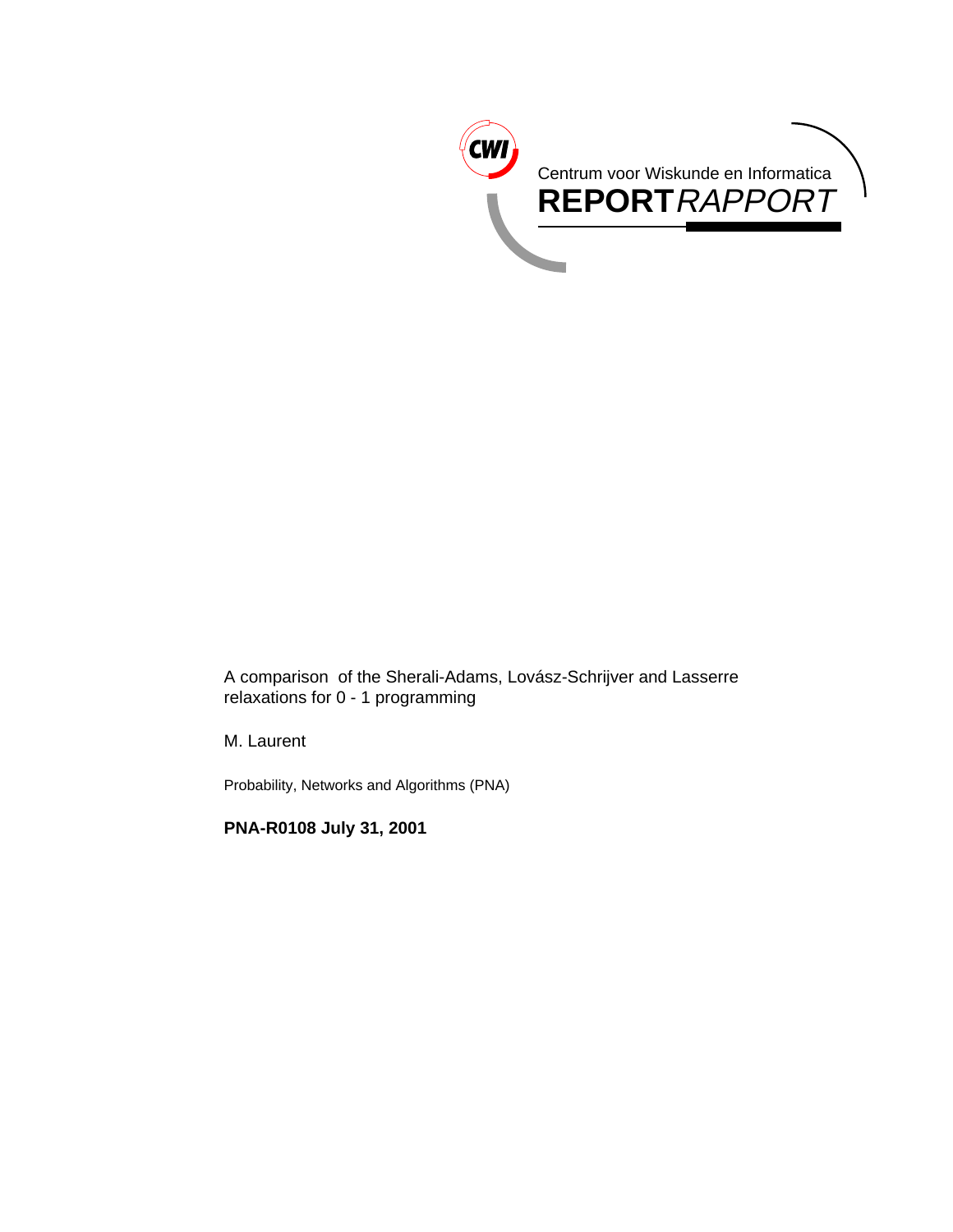Report PNA-R0108 ISSN 1386-3711

CWI P.O. Box 94079 1090 GB Amsterdam The Netherlands

CWI is the National Research Institute for Mathematics and Computer Science. CWI is part of the Stichting Mathematisch Centrum (SMC), the Dutch foundation for promotion of mathematics and computer science and their applications.

SMC is sponsored by the Netherlands Organization for Scientific Research (NWO). CWI is a member of ERCIM, the European Research Consortium for Informatics and Mathematics.

Copyright © Stichting Mathematisch Centrum P.O. Box 94079, 1090 GB Amsterdam (NL) Kruislaan 413, 1098 SJ Amsterdam (NL) Telephone +31 20 592 9333 Telefax +31 20 592 4199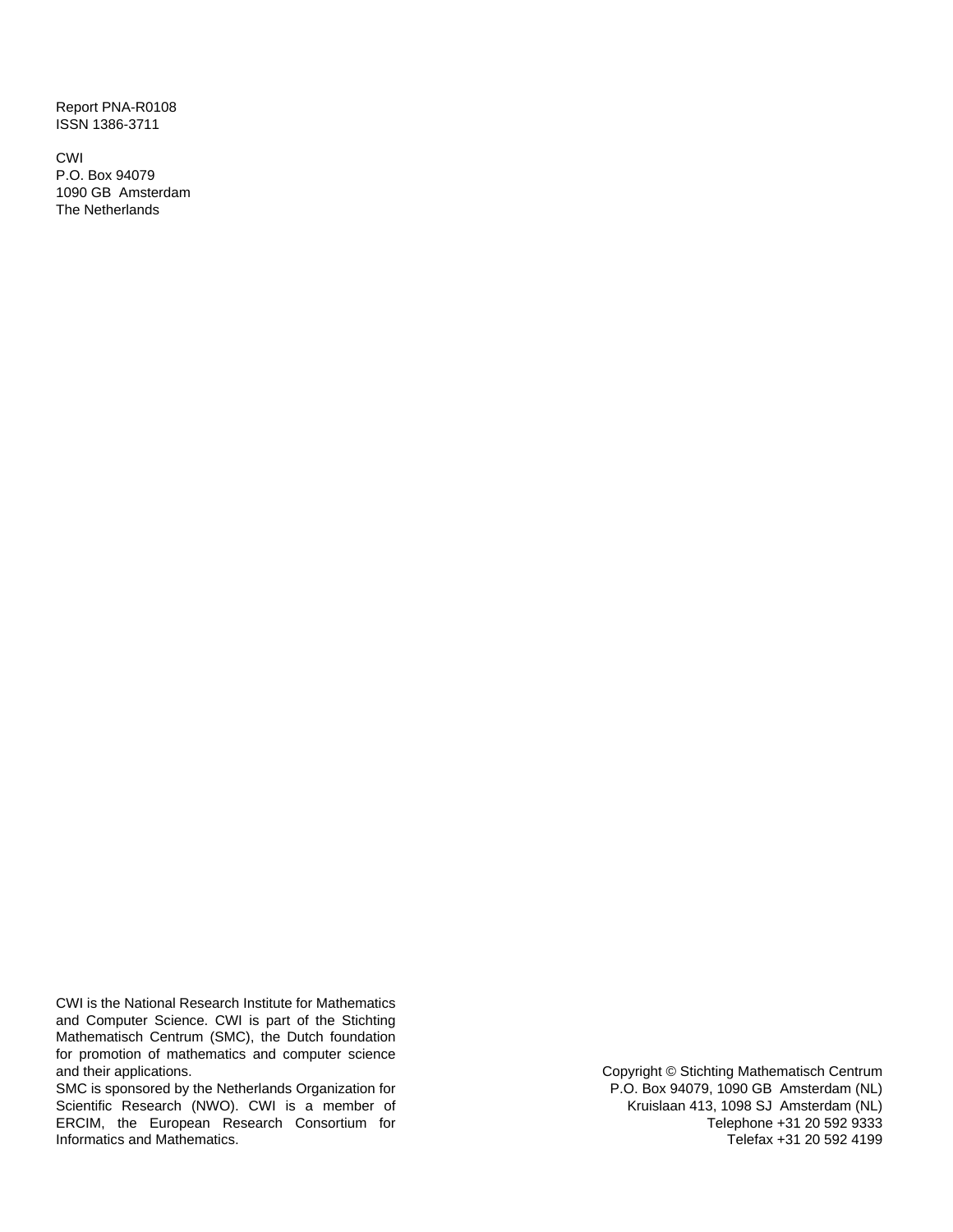# A Comparison of the Sherali-Adams, Lovász-Schrijver **and Lasserre Relaxations for** 0 − 1 **Programming**

Monique Laurent

CWI, P.O. Box 94079, 1090 GB Amsterdam, The Netherlands monique@cwi.nl

#### ABSTRACT

Sherali and Adams [SA90], Lovász and Schrijver [LS91] and, recently, Lasserre [Las01b] have proposed lift and project methods for constructing hierarchies of successive linear or semidefinite relaxations of a  $0 - 1$ polytope  $P \subseteq \mathbb{R}^n$  converging to P in n steps. Lasserre's approach uses results about representations of positive polynomials as sums of squares and the dual theory of moments. We present the three methods in a common elementary framework and show that the Lasserre construction provides the tightest relaxations of  $P$ . As an application this gives a direct simple proof for the convergence of the Lasserre's hierarchy. We describe applications to the stable set polytope and to the cut polytope.

2000 Mathematics Subject Classification: 05C50, 15A57, 52B12, 90C05, 90C22, 90C27.

Keywords and Phrases: linear relaxation, semidefinite relaxation, lift and project, cut polytope, stable set polytope.

*Note:* The research of this paper was carried out under the PNA1.1-project of CWI.

# **1 Introduction**

Given a set  $F \subseteq \{0,1\}^n$ , we are interested in finding the linear inequality description for the polytope  $P := conv(F)$ . A first (often easy) step is to find a linear programming formulation for P; that is, to find a linear system  $Ax \leq b$  for which the polytope

$$
K := \{ x \in \mathbb{R}^n \mid Ax \le b \}
$$

satisfies  $K \cap \{0,1\}^n = F$ .

If all vertices of K are integral then  $K = \text{conv}(F)$  and we are done. Otherwise we have to find 'cutting planes' permitting to strenghten the relaxation K and to cut off its fractional vertices. Such cutting planes can be found by exploiting the combinatorial structure of the problem at hand; extensive research has been done for finding (partial) linear descriptions for many polyhedra arising from specific combinatorial optimization problems. Next to that, research has also focused on developing general purpose methods applying to arbitrary 0-1 problems or, more generally, integer programming problems.

One of the first such methods, which applies more generally to integral polyhedra, is the method of Gomory for generating cuts tightening the linear relaxation K. Given a linear inequality  $\sum_i a_i x_i \leq \alpha$ valid for K where all the coefficients  $a_i$  are integers, the inequality  $\sum_i a_i x_i \leq \lfloor \alpha \rfloor$  (known as a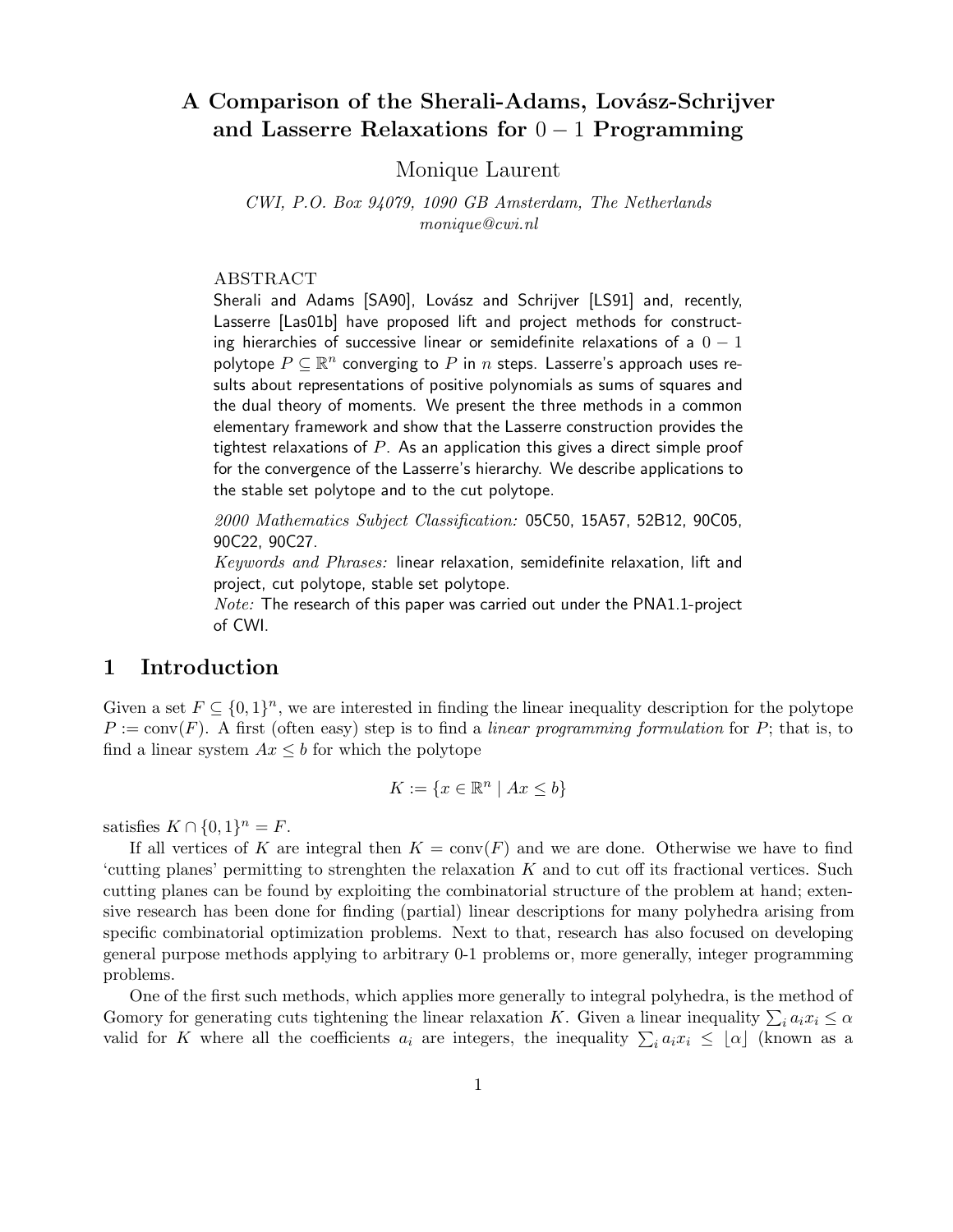Gomory-Chvátal cut) is still valid for conv $(F)$  but may eliminate some part of K. If we apply this transformation to any inequality  $\sum_i a_i x_i \leq \alpha$  which can be obtained by taking linear combinations of the inequalities defining K with suitable nonnegative multipliers ensuring that the  $a_i$ 's are integral, then we obtain a polytope  $K'$  satisfying

$$
conv(F) \subseteq K' \subseteq K.
$$

Set  $K^{(1)} := K'$  and define recursively  $K^{(t+1)} := (K^{(t)})'$ . Chvátal [C73] proved that  $K^{(t)} = \text{conv}(F)$  for some t; the smallest t for which this is true is the Chv $\acute{a}$ tal rank of the polytope K. The Chvátal rank may be very large as it depends in general not only on the dimension  $n$  but also on the coefficients of the inequalities involved. However, when K is assumed to be contained in the cube  $[0, 1]^n$  then its Chvátal rank is bounded by  $O(n^2 \log n)$  [ES99]. Even if we can optimize a linear objective function over K in polynomial time optimizing a linear objective function over the first Chvátal closure  $K'$  is a co-NP-hard problem in general [E99].

Another popular method is to try to represent  $P$  as the projection of another polytope  $Q$  lying in a higher (but preferably still polynomial) dimensional space. The idea behind being that the projection of a polytope Q may have more facets than Q itself. Hence it could be that even if P has an exponential number of facets, such Q exists having only a polynomial number of facets and lying in a space whose dimension is polynomial in the original dimension of  $P$  (such  $Q$  is sometimes called a *compact representation* of  $P$ ). If this is the case then we have a proof that any linear optimization problem over P can be solved in polynomial time.

Several methods have been developed for constructing projection representations for general 0-1 polyhedra; in particular, by Balas, Ceria and Cornuéjols [BCC93], by Sherali and Adams [SA90], by Lovász and Schrijver [LS91] and, recently, by Lasserre [Las00, Las01b]. A common feature of these methods is the construction of a hierarchy  $K \supseteq K^1 \supseteq K^2 \supseteq \ldots \supseteq P$  of relaxations of P which finds the exact convex hull in n steps; that is,  $K^n = P$ . These relaxations are linear or semidefinite (in the case of Lovász-Schrijver and Lasserre). Moreover, under some assumptions over  $K$ , one can optimize in polynomial time a linear objective over an iterate  $K<sup>t</sup>$  for any fixed t.

The following inclusions are known among these various hierarchies: the Sherali-Adams iterate is contained in the Lovász-Schrijver iterate which in turn is contained in the Balas-Ceria-Cornuéjols iterate. The latter inclusion is an easy verification and the former was mentioned in [LS91] as an application of somewhat complicated algebraic manipulations; we present in Section 4 a simple direct proof for this inclusion.

The construction of Lasserre is motivated by results about representations of nonnegative polynomials as sums of squares and the dual theory of moments and his proof that the  $0 - 1$  polytope P is found after n steps relies on a nontrivial result of Curto and Fialkow [CF00] about truncated moment sequences. In fact, the Sherali-Adams series of relaxations can also be formulated within this framework of moment matrices. The fact of formulating both Lasserre and Sherali-Adams constructions in a common setting permits a better understanding of how they relate; both constructions apply in fact to the case when K is a semi-algebraic set contained in the cube  $[0, 1]^n$ . Moreover, the same argument can be used for showing that the  $0 - 1$  polytope P is found after n steps in both constructions. This argument concerns an elementary property of the zeta matrix of the lattice  $\mathcal{P}(V)$  of subsets of the set  $V = [1, n]$ , presented in Section 3.1. We show in Section 4 that the Lasserre hierarchy is a refinement of both the Sherali-Adams and the Lov´asz-Schrijver hierarchies. We give in Section 5 two examples showing that n steps are sometimes needed for finding  $P$  using the Sherali-Adams construction and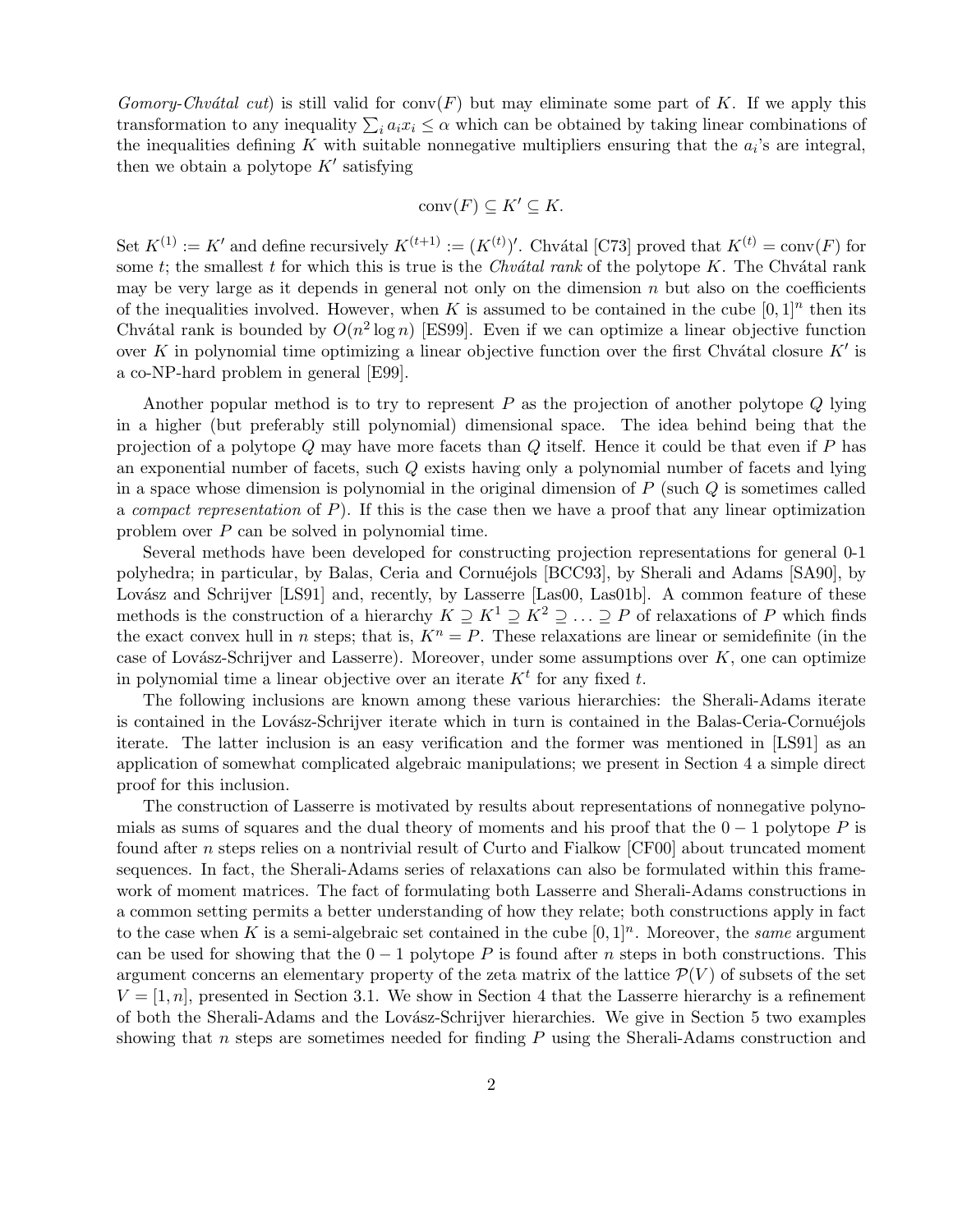we illustrate in Section 6 how the various methods apply to the stable set polytope and to the cut polytope of a graph. Section 7 contains some background information about the moment problem and the representation of positive polynomials as sums of squares, useful for understanding Lasserre's approach. In particular, we show that our presentation of Lasserre's method in Section 3 (in terms of moment matrices indexed by the semigroup  $\mathcal{P}(V)$  is equivalent to the original presentation of Lasserre (in terms of moment matrices indexed by the semigroup  $\mathbb{Z}_{+}^{n}$ ).

## 2 The Lovász-Schrijver hierarchy

Let K be a convex body contained in the cube  $[0, 1]^n$  and let

$$
P := \text{conv}(K \cap \{0, 1\}^n)
$$

be the  $0 - 1$  polytope to be described. For convenience, define

$$
\tilde{K} := \{ \lambda(1, x) \mid x \in K \},\tag{1}
$$

the homogenization of K;  $\tilde{K}$  is a cone in  $\mathbb{R}^{n+1}$  (the additional coordinate is indexed by 0) and  $K =$  ${x \in \mathbb{R}^n \mid (1, x) \in \tilde{K}}$ . Let  $M(K)$  denote the set of symmetric matrices  $Y = (y_{ij})_{i,j=0}^n$  satisfying

$$
y_{j,j} = y_{0,j} \text{ for } j = 1, \dots, n,
$$
\n(2)

$$
Ye_j, Y(e_0 - e_j) \in \tilde{K} \text{ for } j = 1, \dots, n
$$
\n
$$
(3)
$$

and set

$$
N(K) := \{ x \in \mathbb{R}^n \mid (1, x) = Ye_0 \text{ for some } Y \in M(K) \},
$$

where  $e_0, e_1, \ldots, e_n$  denote the standard unit vectors in  $\mathbb{R}^{n+1}$ . Then,

$$
P \subseteq N(K) \subseteq K.
$$

The inclusion  $P \subseteq N(K)$  follows from the fact that, for  $x \in K \cap \{0,1\}^n$ , the matrix  $Y := (1,x)(1,x)^T$ belongs to  $M(K)$  and the inclusion  $N(K) \subseteq K$  from property (3). Define iteratively  $N^1(K) := N(K)$ and, for  $t \geq 2$ ,  $N^t(K) := N(N^{t-1}(K))$ . Then,

$$
P \subseteq N^{n}(K) \subseteq \ldots \subseteq N^{t+1}(K) \subseteq N^{t}(K) \subseteq \ldots \subseteq N(K) \subseteq K.
$$

Lovász and Schrijver [LS91] show that  $N^n(K) = P$ . (Their proof assumes that K is a polytope but remains valid for any convex body  $K$ .)

Stronger relaxations are obtained by adding positive semidefiniteness. Set

$$
M_{+}(K) := \{ Y \in M(K) \mid Y \succeq 0 \} \text{ and } N_{+}(K) = \{ x \in \mathbb{R}^{n} \mid (1, x) = Ye_0 \text{ for some } Y \in M_{+}(K) \}.
$$

Then,

$$
P \subseteq N_+(K) \subseteq K;
$$

the inclusion  $P \subseteq N_+(K)$  following from the fact that, for  $x \in K \cap \{0,1\}^n$ , the matrix  $Y := (1,x)(1,x)^T$ is positive semidefinite and, thus, belongs to  $M_+(K)$ . Define iteratively  $N^1_+(K) := N_+(K)$  and  $N_{+}^{t}(K) := N_{+}(N_{+}^{t-1}(K))$  for  $t \geq 2$ . Then,

$$
P \subseteq N^t_+(K) \subseteq N^t(K) \text{ for } t \ge 1.
$$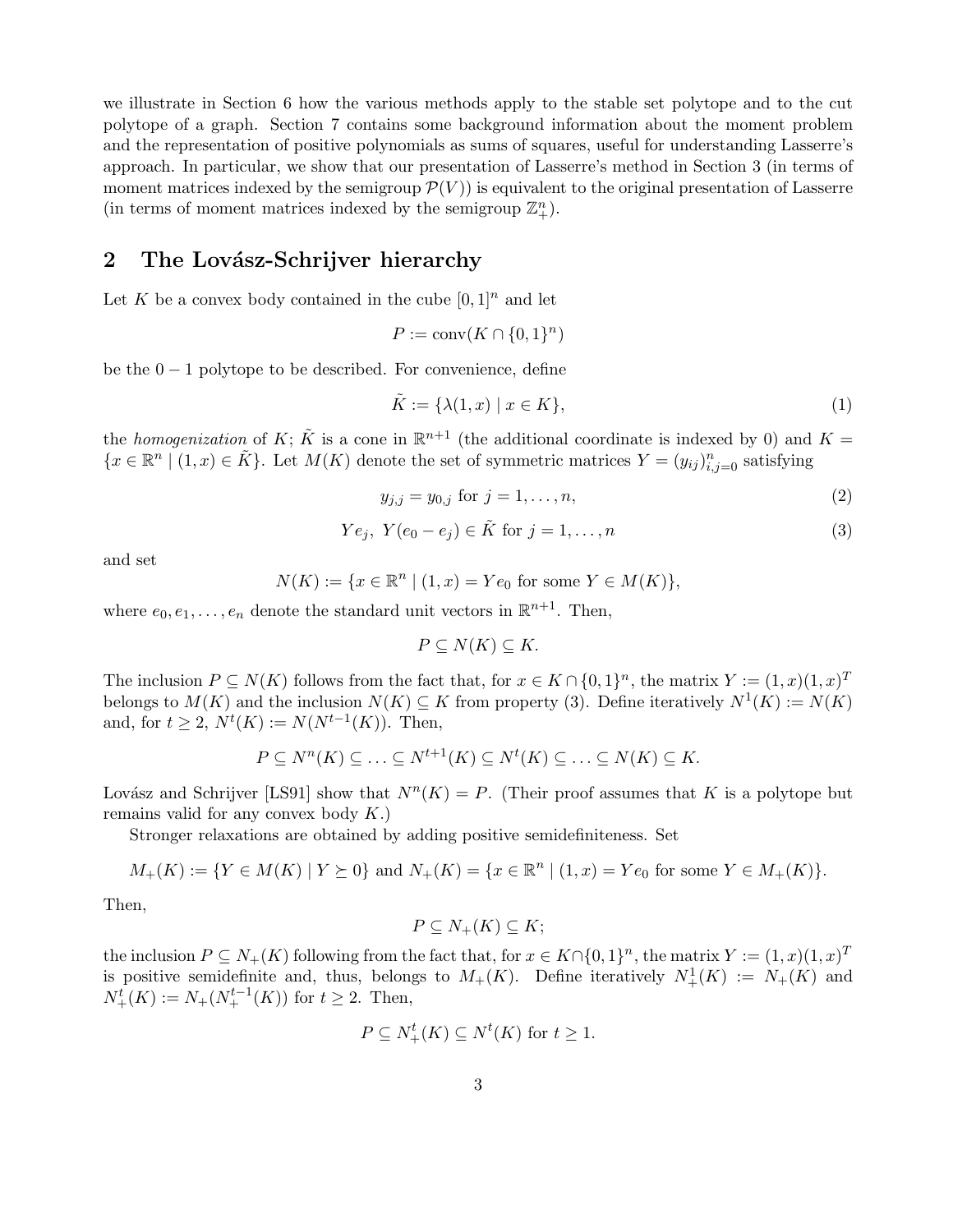### **3 The Sherali-Adams and Lasserre hierarchies**

The Sherali-Adams and Lasserre constructions apply to semi-algebraic sets contained in the cube  $[0, 1]^n$ . Let

$$
K := \{ x \in [0,1]^n \mid g_\ell(x) \ge 0 \text{ for } \ell = 1, \dots, m \}
$$
\n(4)

where  $g_1, \ldots, g_m$  are polynomials in  $x_1, \ldots, x_n$  and let  $P := \text{conv}(K \cap \{0, 1\}^n)$  be the  $0 - 1$  polytope to be described. As  $x_i^2 = x_i$   $(i = 1, ..., n)$  for any  $x \in \{0, 1\}^n$ , we can assume that each variable occurs in every  $g_{\ell}$  with a degree  $\leq 1$  and, thus,  $g_{\ell}(x)$  can be written as

$$
\sum_{I \subseteq V} g_{\ell}(I) \prod_{i \in I} x_i.
$$

We use the same symbol  $g_\ell$  for denoting the vector in  $\mathbb{R}^{\mathcal{P}(V)}$  with components  $g_\ell(I)$  ( $I \subseteq V$ ). We first describe the two constructions in the common setting of moment matrices. We need some definitions.

Given  $V := [1, n], \mathcal{P}(V)$  denotes the collection of all subsets of V and, for  $1 \le t \le n$ ,  $\mathcal{P}_t(V)$  denotes the collection of subsets of cardinality  $\leq t$ . The components of a vector  $y \in \mathbb{R}^{\mathcal{P}(V)}$  are denoted as  $y_I$ or  $y(I)$ ; we also set  $y_0 = y_0$ ,  $y_i = y_{\{i\}}$  and  $y_{ij} = y_{\{i,j\}}$ . Given  $y \in \mathbb{R}^{\mathcal{P}(V)}$ , an integer  $1 \le t \le n$ , and a subset  $U \subseteq V$ , define the matrices

$$
M_t(y) := (y(I \cup J))_{|I|,|J| \le t}, \ M_U(y) := (y(I \cup J))_{I,J \subseteq U}.
$$
\n<sup>(5)</sup>

Thus,  $M_V(y) = M_n(y)$ ; this matrix is known as the moment matrix of y (cf. Section 7.2 for background information). For  $x, y \in \mathbb{R}^{\mathcal{P}(V)}$ ,  $x * y$  denotes the vector of  $\mathbb{R}^{\mathcal{P}(V)}$  with entries

$$
x * y(I) := \sum_{K \subseteq V} x_K y_{I \cup K}.\tag{6}
$$

One can easily verify the following commutation rule which will be used later in Section 4. For  $x, y, z \in \mathbb{R}^{\mathcal{P}(V)},$ 

$$
x \ast (y \ast z) = y \ast (x \ast z). \tag{7}
$$

The Sherali-Adams and Lasserre relaxations are both based on the following observation.

**Lemma 1.** Given  $x \in K \cap \{0,1\}^n$ , the vector  $y \in \mathbb{R}^{\mathcal{P}(V)}$  with entries  $y(I) := \prod_{i \in I} x_i$  ( $I \subseteq V$ ) satisfies

$$
M_V(y) \succeq 0, \ M_V(g_{\ell} * y) \succeq 0 \ \text{for } \ell = 1, \dots, m. \tag{8}
$$

PROOF. Indeed,  $M_V(y) = yy^T$  and  $M_V(g_\ell * y) = g_\ell(x) yy^T$ , since  $y(I \cup J) = y(I) \cdot y(J)$  for all  $I,J\subseteq V$ .

One can relax the condition (8) and require positive semidefiniteness of certain principal submatrices of the moment matrices  $M_V(y)$  and  $M_V(g_{\ell} * y)$ . Namely, Lasserre requires that

$$
M_{t+1}(y) \succeq 0, \ M_{t-v_{\ell}+1}(g_{\ell} * y) \succeq 0 \text{ for } \ell = 1, ..., m
$$
 (9)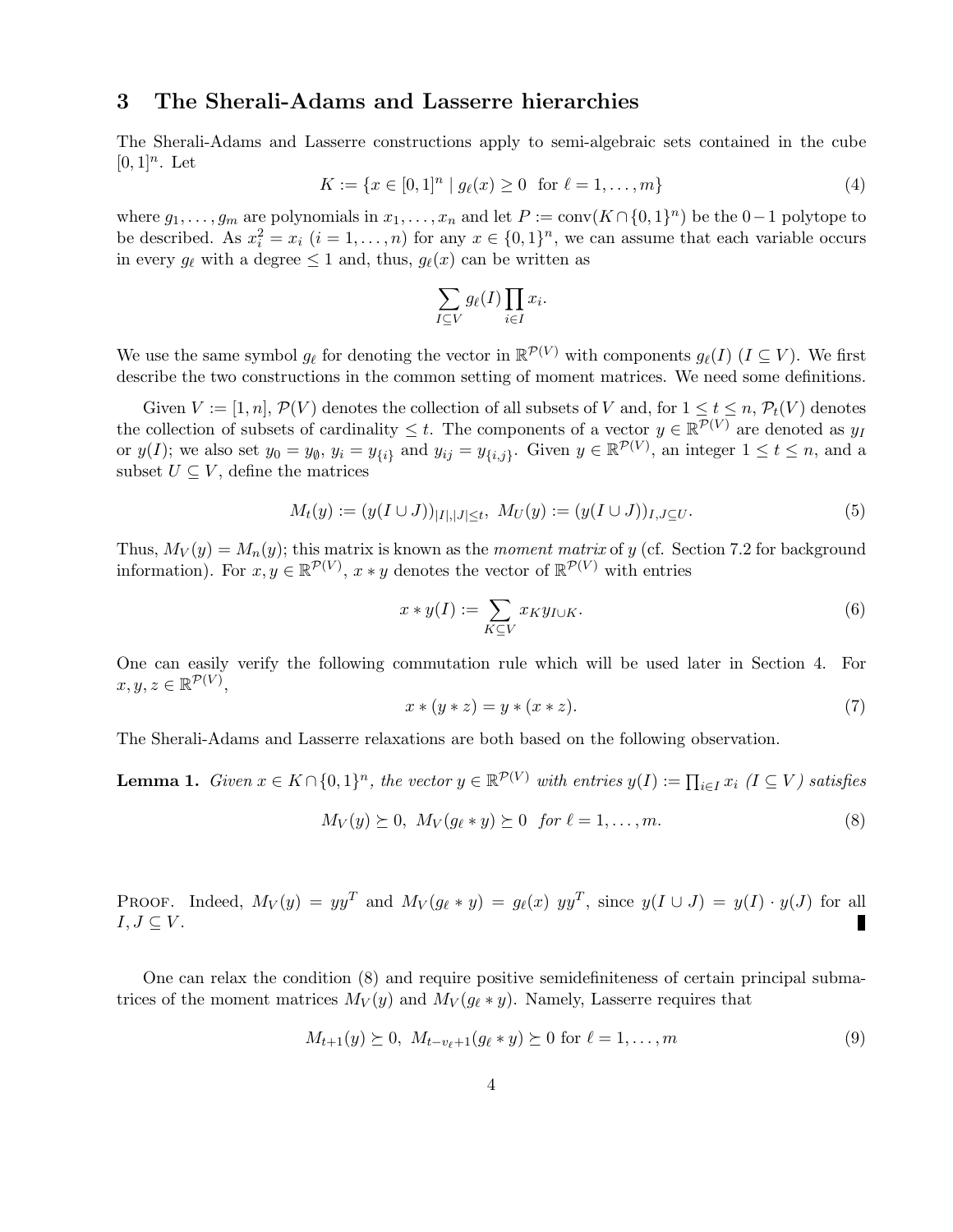(for an integer  $t \ge v_\ell - 1$ , where  $v_\ell := \lceil \frac{w_\ell}{2} \rceil$ ,  $w_\ell$  being the degree of  $g_\ell$ ) while Sherali and Adams require that

$$
M_W(y) \succeq 0, M_U(g_\ell * y) \succeq 0 \text{ for } \ell = 1, \dots, m \text{ and } U, W \subseteq V \text{ with } |U| = t, |W| = \min(t + 1, n) \tag{10}
$$

(for an integer  $t = 1, \ldots, n$ ). The corresponding relaxations of P are obtained by projecting the variable y onto the subspace  $\mathbb{R}^n$  indexed by the singletons in  $\mathcal{P}(V)$ . Sherali and Adams and Lasserre show that  $P$  is found after  $n$  steps in the two constructions. These two results are a direct consequence of Corollary 3 below asserting that the cone in  $\mathbb{R}^{\mathcal{P}(V)}$  consisting of the vectors y satisfying (8) is generated by  $0 - 1$  vectors.

The Sherali-Adams relaxations turn out to be linear relaxations since the condition (10) can be reformulated as a linear system in  $y$  (cf. Lemma 2 below). We present in Section 3.2 the original definition of the Sherali-Adams relaxations given in [SA90] and its equivalence with the above definition.

### **3.1 Preliminary results**

Let Z denote the square  $0 - 1$  matrix indexed by  $\mathcal{P}(V)$  with entry  $Z_{I,J} = 1$  if and only if  $I \subseteq J$ . Its inverse  $Z^{-1}$  has entries

$$
Z_{I,J}^{-1} = (-1)^{|J \setminus I|} \text{ if } I \subseteq J, \text{ 0 otherwise.}
$$
 (11)

The matrix Z is known as the *zeta matrix* of the lattice  $\mathcal{P}(V)$  and its inverse  $Z^{-1}$  as the Möbius matrix of  $\mathcal{P}(V)$  (cf. [Wi68]). Let  $\zeta^J$  denote the J-th column of Z; it has entries  $\zeta^J(I) = \prod_{i \in I} x_i$   $(I \subseteq V)$ , setting  $x := \chi^J$ . Given a subset  $\mathcal{J} \subseteq \mathcal{P}(V)$ , let  $\mathcal{C}_{\mathcal{J}}$  denote the cone generated by the columns  $\zeta^J$  of Z for  $J \in \mathcal{J}$ . Hence,  $\mathcal{C}_{\mathcal{J}}$  is a simplicial cone in  $\mathbb{R}^{\mathcal{P}(V)}$  and

$$
C_{\mathcal{J}} = \{ y \in \mathbb{R}^{\mathcal{P}(V)} \mid Z^{-1}y \ge 0, \ (Z^{-1}y)_J = 0 \ \forall J \notin \mathcal{J} \}. \tag{12}
$$

The next lemma is based on ideas from section 3.a in [LS91].

**Lemma 2.** Let  $g, y \in \mathbb{R}^{\mathcal{P}(V)}$ . Then,

(i)  $M_V(g * y) \succeq 0 \Longleftrightarrow (Z^{-1}y)_H \cdot g^T \zeta^H \geq 0$  for all  $H \subseteq V$ . (ii)  $M_V(y) \succeq 0 \iff Z^{-1}y \geq 0 \iff \sum$ H⊇I  $(-1)^{|H\setminus I|}y(H)\geq 0$  for all  $I\subseteq V$ .

PROOF. (i) Let  $u \in \mathbb{R}^{\mathcal{P}(V)}$  with entries  $u_H := (Z^{-1}y)_H \cdot g^T \zeta^H$  for  $H \subseteq V$  and let  $D_u$  denote the diagonal matrix indexed by  $\mathcal{P}(V)$  with diagonal entries  $u_H$  ( $H \subseteq V$ ). We show that  $ZD_uZ^T = M_V(g*y)$ . For this note that, for  $H \subseteq V$ ,

$$
u_H = (Z^{-1}y)_H \cdot g^T \zeta^H = \left(\sum_{R \supseteq H} (-1)^{|R \setminus H|} y_R\right) \cdot \left(\sum_{K \subseteq H} g_K\right) = \sum_{K \subseteq H \subseteq R} (-1)^{|R \setminus H|} y_R g_K.
$$

Therefore, given  $I, J \subseteq V$ , the  $(I, J)$ -th entry of  $ZD_uZ^T$  is equal to

$$
\sum_{H} Z_{IH} Z_{JH} u_H = \sum_{H \supseteq I \cup J} u_H = \sum_{K,R} y_R g_K \left( \sum_{I \cup J \cup K \subseteq H \subseteq R} (-1)^{|R \setminus H|} \right) = \sum_{K} g_K y_{I \cup J \cup K} = g * y(I \cup J)
$$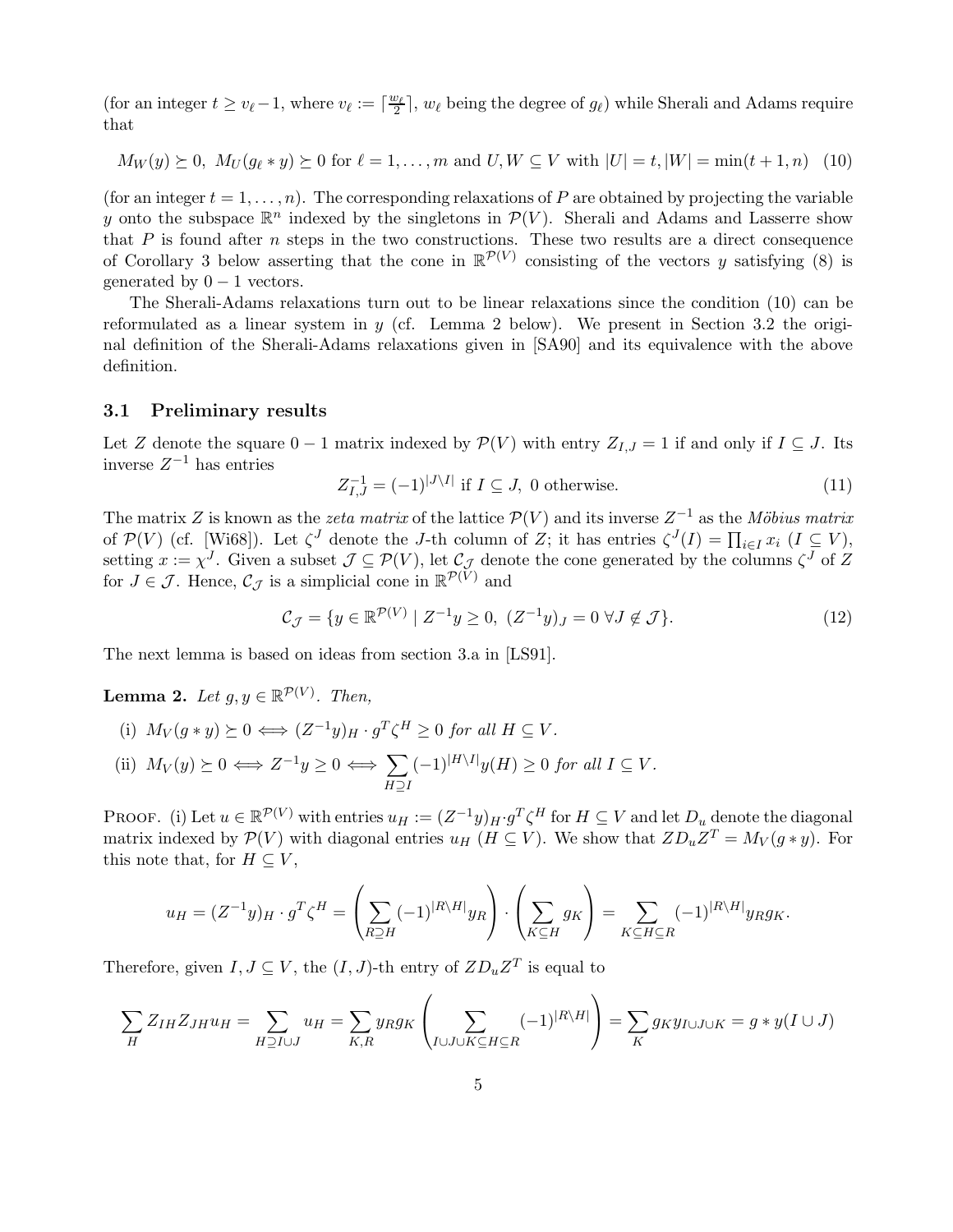and thus to  $M_V(g*y)_{IJ}$ , using the fact that  $\sum_{I\cup J\cup K\subseteq H\subseteq R}(-1)^{|R\setminus H|}=1$  if  $R=I\cup J\cup K$  and 0 otherwise. Assertion (i) now follows from the fact that  $u \geq 0$  is equivalent to  $W \succeq 0$ .

The first equivalence in (ii) follows directly from (i) applied to  $q$  with all zero components except  $g_{\emptyset} = 1$  and the second equivalence follows from the description of  $Z^{-1}$  in (11). П

Let  $g_{\ell}(x)$  ( $\ell = 1,\ldots,m$ ) be polynomials in which every variable occurs with degree  $\leq 1$  and set  $\mathcal{J} := \{ J \subseteq V \mid g_{\ell}^T \zeta^J \ge 0 \text{ for all } \ell = 1, \ldots, m \} = \{ J \subseteq V \mid g_{\ell}(\chi^J) \ge 0 \text{ for all } \ell = 1, \ldots, m \}.$  (13)

In the case  $\mathcal{J} = \mathcal{P}(V)$ , the next result is given in [LS91] and [SA90].

**Corollary 3.**  $\mathcal{C}_{\mathcal{J}} = \{y \in \mathbb{R}^{\mathcal{P}(V)} \mid M_V(y) \succeq 0 \text{ and } M_V(q_{\ell} * y) \succeq 0 \text{ for all } \ell = 1, \ldots, m\}$ .

PROOF. Let  $y \in \mathbb{R}^{\mathcal{P}(V)}$ . By definition,  $y \in \mathcal{C}_{\mathcal{J}}$  if and only if  $Z^{-1}y \geq 0$  and  $(Z^{-1}y)_J = 0$  for  $J \notin \mathcal{J}$ . This is equivalent to  $Z^{-1}y \ge 0$  and  $(Z^{-1}y)_J \cdot g_{\ell}^T \zeta^J \ge 0$  for all  $\ell = 1, \ldots, m$  and  $J \subseteq V$ . Therefore, by Lemma 2,  $y \in C_J$  if and only if  $M_V(y) \succeq 0$  and  $M_V(g_{\ell} * y) \succeq 0$  for  $\ell = 1, \ldots, m$ . П

We see in Lemma 5 below how positive semidefiniteness of the moment matrices of  $g * y$ , when  $g(x)$  belongs to the polynomials  $x_i$ ,  $1 - x_i$   $(i = 1, \ldots, n)$ , can be reformulated in terms of positive semidefiniteness of the moment matrix of  $y$ . This result tells us how to handle the bound inequalities  $0 \leq x_i \leq 1$  and will be used in Section 4. The proof uses the following fact.

**Lemma 4.** Let X be a symmetric matrix with block decomposition  $X = \begin{pmatrix} A & B \\ B & B \end{pmatrix}$  where  $A, B$  have the same order p. Then,  $X \succeq 0 \Longleftrightarrow B \succeq 0$  and  $A - B \succeq 0$ .

PROOF. Use the fact that, for  $x, y \in \mathbb{R}^p$ ,  $(x, y)^T X(x, y) = x^T (A - B)x + (x + y)^T B(x + y)$ .

**Lemma 5.** Let  $y \in \mathbb{R}^{\mathcal{P}(V)}$ . Then,

- (i)  $M_U(e_i * y)$ ,  $M_U((e_0 e_i) * y) \succeq 0$  for all  $U \subseteq V$  with  $|U| = t$  and  $i = 1, \ldots, n \iff M_W(y) \succeq 0$ for all  $W \subset V$  with  $|W| = \min(n, t + 1)$ .
- (ii)  $M_t(y) \succeq 0 \Longrightarrow M_{t-1}(e_i * y), M_{t-1}((e_0 e_i) * y) \succeq 0$  for all  $i = 1, \ldots, n$ .

PROOF. (i) Let  $W := U \cup \{i\}$  where  $|U| = t$  and  $i \notin U$ . Then, the matrix  $M_W(y)$  has the block decomposition  $(2\pi)$   $P(2\pi)$ 

$$
M_W(y) = \frac{\mathcal{P}(U)}{\mathcal{P}(W) \setminus \mathcal{P}(U)} \begin{pmatrix} \mathcal{P}(U) & \mathcal{P}(W) \setminus \mathcal{P}(U) \\ A & B \\ B & B \end{pmatrix}
$$

,

 $M_U(e_i * y) = B$ ,  $M_U(y) = A$  and  $M((e_0 - e_i) * y) = A - B$ . From this follows the 'only if part' of (i) and the 'if part' in the case when  $i \notin U$ . For the 'if part' in the case when  $i \in U$ , note that

$$
M_U(y) = \begin{pmatrix} A & B \\ B & B \end{pmatrix}, \ M_U(e_i * y) = \begin{pmatrix} B & B \\ B & B \end{pmatrix}, \ M_U((e_{\emptyset} - e_i) * y) = \begin{pmatrix} A - B & 0 \\ 0 & 0 \end{pmatrix},
$$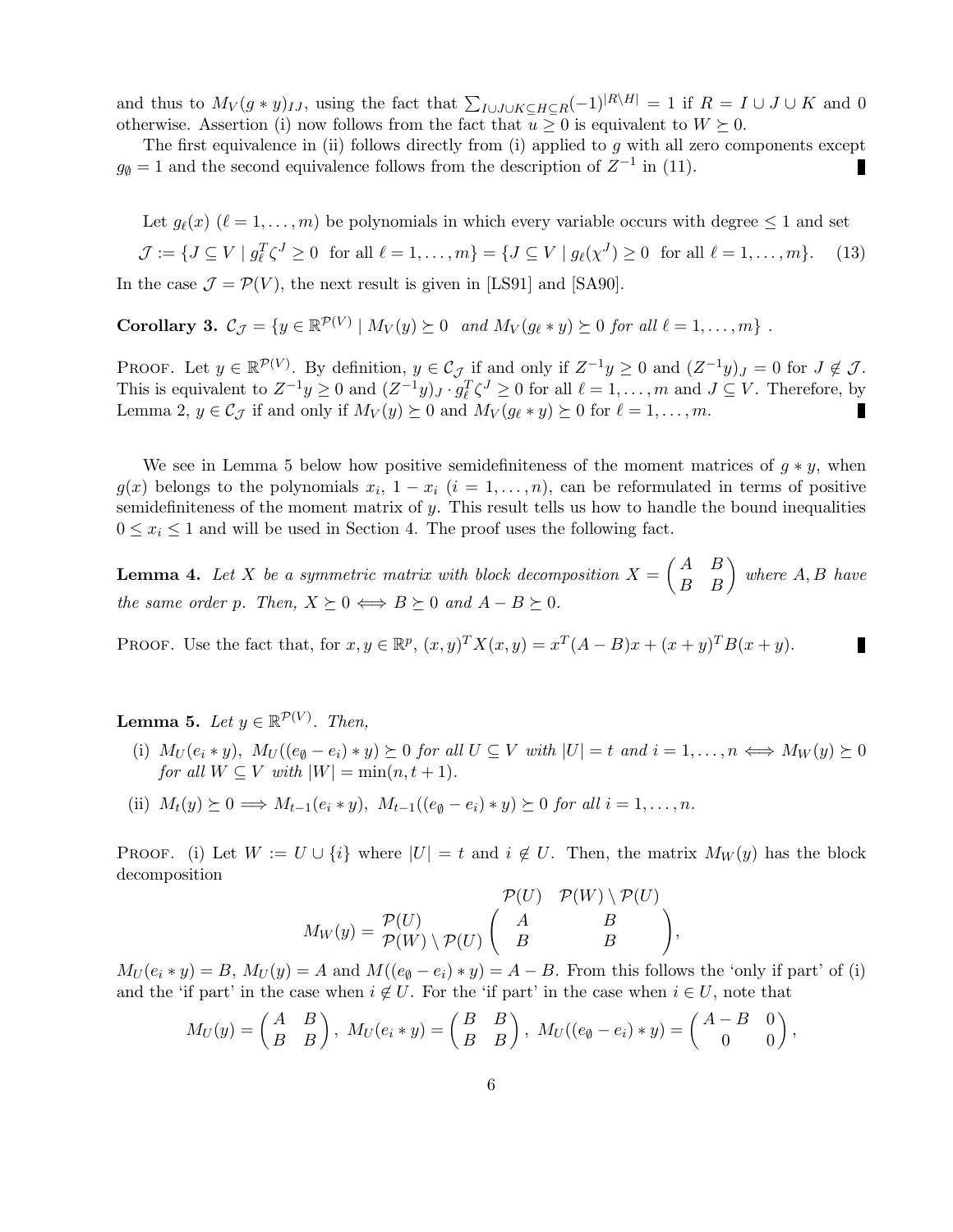with respect to the partition of  $\mathcal{P}(U)$  into  $\mathcal{P}(U \setminus \{i\})$  and its complement and use Lemma 4. (ii) Set  $\mathcal{P}_1 := \{I \in \mathcal{P}_{t-1}(V) \mid i \notin I\}, \mathcal{P}'_1 := \{I \in \mathcal{P}_{t-1}(V) \mid i \in I\}, \text{ and } \mathcal{P}_2 := \{I \cup \{i\} \mid I \in \mathcal{P}_1\}.$  Then, the principal submatrix of  $M_t(y)$  indexed by  $\mathcal{P}_1 \cup \mathcal{P}_1' \cup \mathcal{P}_2$  has the block configuration:

$$
\begin{array}{cc}\n & \mathcal{P}_1 & \mathcal{P}_1' & \mathcal{P}_2 \\
\mathcal{P}_1 & A & D & B \\
\mathcal{P}_1' & D & C & D \\
B & D & B\n\end{array};
$$

$$
\mathcal{P}_1 \quad \mathcal{P}_1' \quad \mathcal{P}_1' \quad \mathcal{P}_1' \quad \mathcal{P}_1 \quad \mathcal{P}_1' \quad \mathcal{P}_1 \quad \mathcal{P}_1' \quad \mathcal{P}_1' \quad \mathcal{P}_1' \quad \mathcal{P}_1' \quad \mathcal{P}_1' \quad \mathcal{P}_1' \quad \mathcal{P}_1' \quad \mathcal{P}_1' \quad \mathcal{P}_1' \quad \mathcal{P}_1' \quad \mathcal{P}_1' \quad \mathcal{P}_1' \quad \mathcal{P}_1' \quad \mathcal{P}_1' \quad \mathcal{P}_1' \quad \mathcal{P}_1' \quad \mathcal{P}_1' \quad \mathcal{P}_1' \quad \mathcal{P}_1' \quad \mathcal{P}_1' \quad \mathcal{P}_1' \quad \mathcal{P}_1' \quad \mathcal{P}_1' \quad \mathcal{P}_1' \quad \mathcal{P}_1' \quad \mathcal{P}_1' \quad \mathcal{P}_1' \quad \mathcal{P}_1' \quad \mathcal{P}_1' \quad \mathcal{P}_1' \quad \mathcal{P}_1' \quad \mathcal{P}_1' \quad \mathcal{P}_1' \quad \mathcal{P}_1' \quad \mathcal{P}_1' \quad \mathcal{P}_1' \quad \mathcal{P}_1' \quad \mathcal{P}_1' \quad \mathcal{P}_1' \quad \mathcal{P}_1' \quad \mathcal{P}_1' \quad \mathcal{P}_1' \quad \mathcal{P}_1' \quad \mathcal{P}_1' \quad \mathcal{P}_1' \quad \mathcal{P}_1' \quad \mathcal{P}_1' \quad \mathcal{P}_1' \quad \mathcal{P}_1' \quad \mathcal{P}_1' \quad \mathcal{P}_1' \quad \mathcal{P}_1' \quad \mathcal{P}_1' \quad \mathcal{P}_1' \quad \mathcal{P}_1' \quad \mathcal{P}_1' \quad \mathcal{P}_1' \quad \mathcal{P}_1' \quad \mathcal{P}_1' \quad \mathcal{P}_1' \quad \mathcal{P}_1' \quad \mathcal{P}_1' \quad \mathcal{P}_1' \quad \mathcal{P}_1' \quad \mathcal{P}_1' \quad \mathcal{P}_1' \quad \mathcal{P}_1' \quad \mathcal{P}_1' \quad \mathcal{P}_1' \quad \mathcal
$$

Therefore, using Lemma 4, we find that  $M_t(y) \succeq 0$  implies that  $M_{t-1}(e_i * y), M_{t-1}((e_{\emptyset} - e_i) * y) \succeq 0$ .

#### **3.2 The Sherali-Adams hierarchy**

Let K be a semi-algebraic set as in (4), where the  $g_{\ell}$ 's are polynomials in which every variable occurs with degree at most 1 and let  $P = \text{conv}(K \cap \{0,1\}^n)$  be the polytope to be described. Let  $\mathcal J$  be as in relation (13). Let  $w_{\ell}$  denote the degree of the polynomial  $g_{\ell}, v_{\ell} := \lceil \frac{w_{\ell}}{2} \rceil$ ,  $w := \max w_{\ell}$ , and  $v := \max v_{\ell}.$ 

We now introduce the Sherali-Adams relaxations<sup>1</sup> as *linear* relaxations and then observe that they can be reformulated as the semidefinite programs (10). Let  $t \in \{1, \ldots, n\}$ . Multiply each inequality  $g_{\ell}(x) \geq 0 \; (\ell = 1,\ldots,m)$  by each product

$$
f(I, J) := \prod_{i \in I} x_i \cdot \prod_{j \in J} (1 - x_j) \tag{14}
$$

where I, J are disjoint subsets of  $V = [1, n]$  such that  $|I \cup J| = t$ . Then, we obtain a set of inequalities that are still valid for P; add to this set all the inequalities  $f(I, J) \geq 0$  where I, J are disjoint subsets with  $|I \cup J| = \min(t+1, n)$ . Replace each square  $x_i^2$  by  $x_i$  and linearize the product  $\prod_{i \in I} x_i$  by a new variable y<sub>I</sub> for  $I \subseteq V$  (thus setting  $y_i = x_i$  for  $i \in V$ ); this defines a set  $R_t(K)$  in the space  $\mathbb{R}^{\mathcal{P}_{t+w}(V)}$ . As

$$
\prod_{i \in I} x_i \cdot \prod_{j \in J} (1 - x_j) = \sum_{I \subseteq H \subseteq I \cup J} (-1)^{|H \setminus I|} \prod_{h \in H} x_h
$$

the quantity obtained by linearizing  $g_{\ell}(x) \prod$ i∈I  $x_i \cdot \prod$ j∈J  $(1-x_j)$  reads

$$
\left(\sum_{K\subseteq V} g_\ell(K) \prod_{k\in K} x_k\right) \cdot \left(\sum_{I\subseteq H\subseteq I\cup J} (-1)^{|H\setminus I|} \prod_{h\in H} x_h\right) = \sum_{I\subseteq H\subseteq I\cup J} (-1)^{|H\setminus I|} g_\ell * y(H).
$$

<sup>&</sup>lt;sup>1</sup>In their paper [SA90], the authors consider semi-algebraic sets of a special form, but the treatment extends to arbitrary semi-algebraic sets.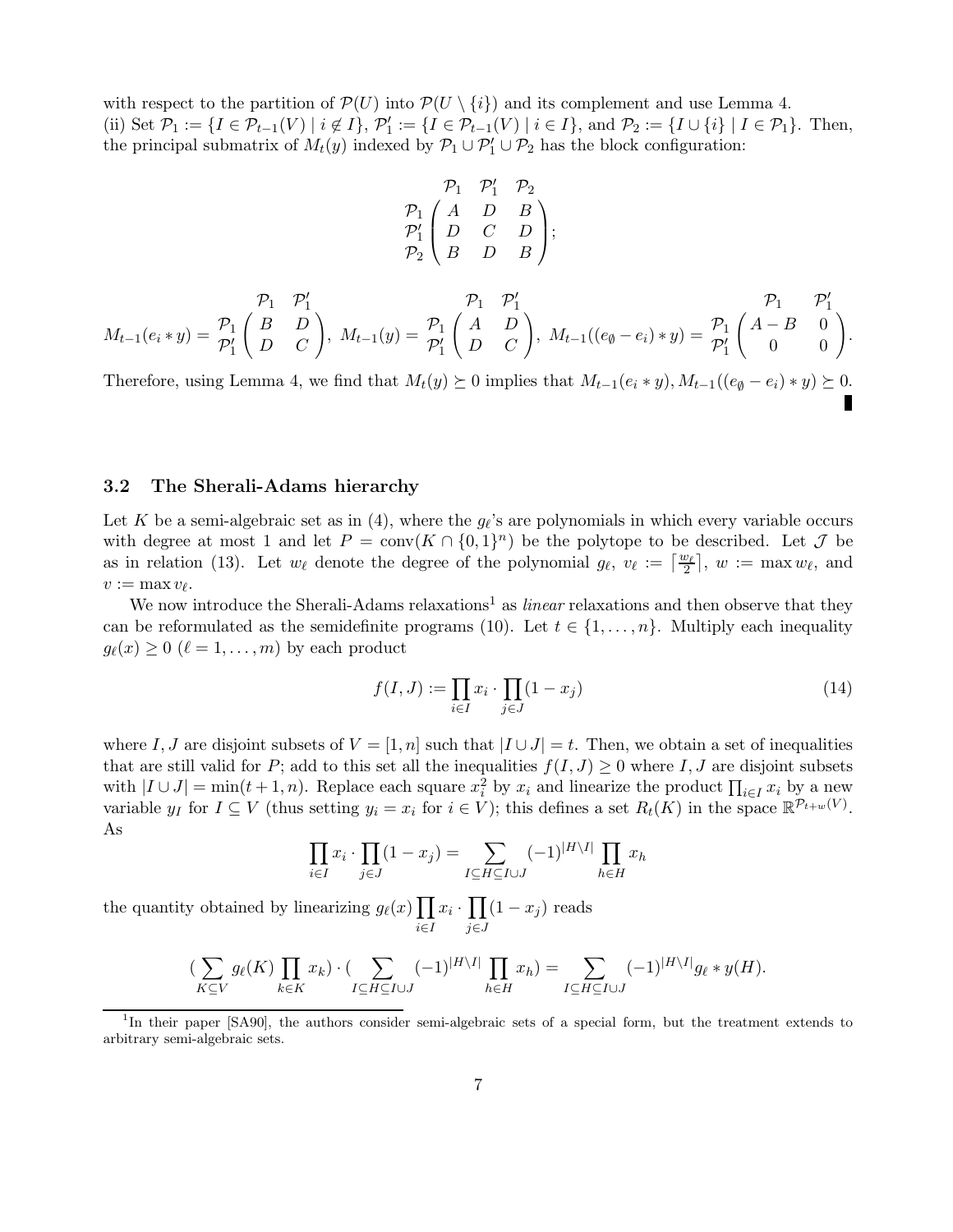Therefore,  $R_t(K)$  consists of the vectors  $y \in \mathbb{R}^{\mathcal{P}_{t+w}(V)}$  satisfying the inequalities:

$$
\sum_{I \subseteq H \subseteq U} (-1)^{|H \setminus I|} g_{\ell} * y(H) \ge 0 \quad \text{for all } \ell = 1, \dots, m \text{ and all } I \subseteq U \subseteq V \text{ with } |U| = t,
$$
 (15)

$$
\sum_{I \subseteq H \subseteq W} (-1)^{|H \setminus I|} y(H) \ge 0 \quad \text{for all } I \subseteq W \subseteq V \text{ with } |W| = \min(t+1, n). \tag{16}
$$

In fact, the inequalities (15) (resp. (16)) remain valid for  $R_t(K)$  for any U with  $|U| \le t$  (resp. any W with  $|W| \le \min(t+1,n)$ ; this follows from the fact that  $f(I,J) = f(I \cup \{k\}, J) + f(I, J \cup \{k\})$  for any element  $k \in V \setminus I \cup J$  and any disjoint  $I, J \subseteq V$ . By Lemma 2,  $R_t(K)$  can be reformulated<sup>2</sup> as

$$
R_t(K) = \{ y \in \mathbb{R}^{p_{t+w}(V)} \mid M_U(g_\ell * y) \succeq 0 \text{ for all } U \subseteq V \text{ with } |U| = t \text{ and } \ell = 1, \dots, m
$$
  

$$
M_W(y) \succeq 0 \text{ for all } W \subseteq V \text{ with } |U| = \min(t+1, n)\}.
$$
 (17)

In view of Corollary 3 we find that

$$
R_n(K) = \mathcal{C}_{\mathcal{J}}.
$$

Let  $S_t(K)$  denote the projection of  $R_t(K) \cap \{y \mid y_{\emptyset} = 1\}$  on the subspace  $\mathbb{R}^n$  indexed by the singletons. By the above, we have that

$$
P = S_n(K) \subseteq \ldots \subseteq S_{t+1}(K) \subseteq S_t(K) \subseteq \ldots \subseteq S_1(K).
$$

In general, the set  $S_1(K)$  is not contained in K; this is due to the fact that  $S_1(K)$  is convex while K need not be convex. (As an example, consider  $K = \{x \in [0,1]^2 | x_1 + x_2 - x_1x_2 \ge 1\}$  which is the union of two intervals,  $K = \{x \in [0,1]^2 | x_1 = 1 \text{ or } x_2 = 1\}$ , while  $P = \{x \in [0,1]^2 | x_1 + x_2 \ge 1\}$ .) In the linear case, i.e., when all polynomials  $g_\ell$  have degree 1, then K is convex and  $S_1(K) \subseteq K$ .

**Matrix reformulation.** Let  $K$  denote the *linearization* of K defined by

$$
\mathcal{K} := \{ y \in \mathbb{R}^{\mathcal{P}_w(V)} \mid g_\ell^T y \ge 0 \text{ for } \ell = 1, \dots, m, \ 0 \le y_i \le y_\emptyset \text{ for } i = 1, \dots, n \}. \tag{18}
$$

Given  $y \in \mathbb{R}^{\mathcal{P}_{t+w}(V)}$ , consider the matrix Y whose rows and columns are indexed, respectively, by  $\mathcal{P}_w(V)$  and  $\mathcal{P}_t(V)$  and with entries  $Y(K,H) := y(K \cup H)$  for  $K \in \mathcal{P}_w(V)$  and  $H \in \mathcal{P}_t(V)$ . Denote by  $e_H$  ( $H \in \mathcal{P}_t(V)$ ) the elementary unit vectors in  $\mathbb{R}^{\mathcal{P}_t(V)}$ ; then  $Y e_H$  is the column of Y indexed by H. Then,

$$
y \in R_t(K) \Longleftrightarrow Y \left( \sum_{I \subseteq H \subseteq U} (-1)^{|H \setminus I|} e_H \right) \in \mathcal{K} \text{ for } I \subseteq U \subseteq V \text{ with } |U| = t. \tag{19}
$$

#### **3.3 The Lasserre hierarchy**

For  $t \ge v - 1$ , where  $v = \max_{1 \le \ell \le m} v_{\ell}$ , define

$$
P_t(K) := \{ y \in \mathbb{R}^{\mathcal{P}_{2t+2}(V)} \mid M_{t+1}(y) \succeq 0, \ M_{t+1-v_\ell}(g_\ell * y) \succeq 0 \text{ for } \ell = 1,\ldots,m \}
$$
 (20)

<sup>&</sup>lt;sup>2</sup>Remark that we would obtain the same set  $R_t(K)$  if instead of including the relations  $f(I,J) \geq 0$  for disjoint I, J with  $|I \cup J| = \min(t + 1, n)$ , we would include the relations  $f(I, J)x_i \geq 0$ ,  $f(I, J)(1 - x_i) \geq 0$  for disjoint I, J with  $|I \cup J| = t$  and  $i = 1, \ldots, n$ ; this follows from Lemma 5.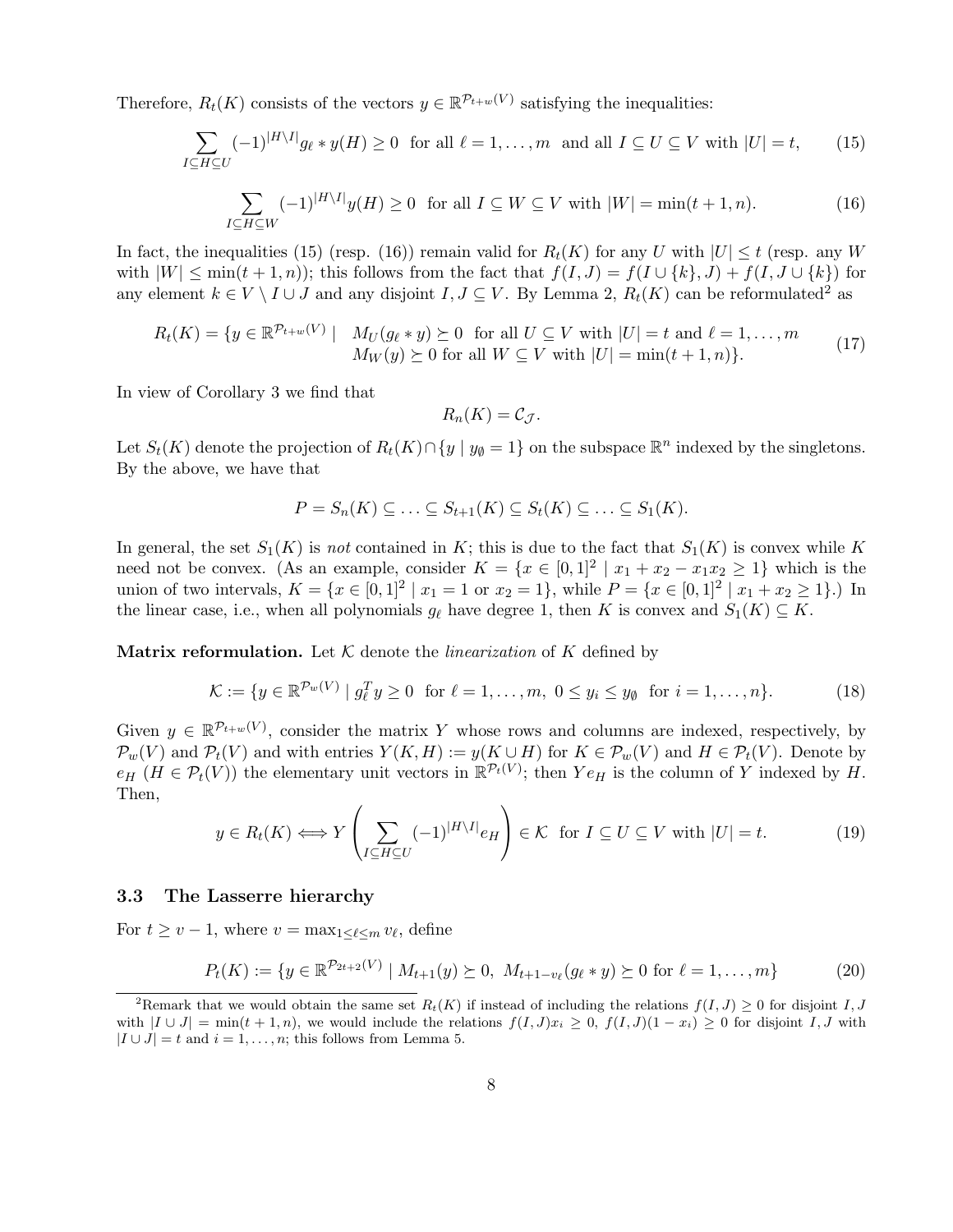and define  $Q_t(K)$  as the projection of  $P_t(K) \cap \{y \mid y_{\emptyset} = 1\}$  onto  $\mathbb{R}^n$ . Therefore,

$$
P \subseteq Q_{n+v-1}(K) \subseteq \ldots \subseteq Q_v(K) \subseteq Q_{v-1}(K).
$$

In the case when  $K = [0, 1]^n$  (i.e., there is no additionnal polynomial constraint  $g_{\ell}(x) \geq 0$ ), we let  $v := 0$ ; the first relaxation  $Q_{-1}(K)$  is trivial and can thus be ignored. Lasserre [Las01b] shows that  $P = Q_{n+v-1}(K)$ . This result is, in fact, a direct consequence of Corollary 3, since  $P_{n+v-1}(K) = C_{\mathcal{J}}$ . More strongly, it follows from the fact that the Lasserre hierarchy refines the Sherali-Adams hierarchy.

**Proposition 6.** For any  $t = 1, \ldots, n$ ,  $Q_{t+v-1}(K) \subseteq S_t(K)$  when  $v \ge 1$  and  $Q_t(K) \subseteq S_t(K)$  when  $K = [0, 1]^n$  (i.e.,  $v = 0$ ).

PROOF. Suppose that  $v \geq 1$ ; we show that  $Q_{t+v-1}(K) \subseteq S_t(K)$ . Let  $y \in P_{t+v-1}(K)$ ; that is,  $y \in$  $\mathbb{R}^{\mathcal{P}_{2t+2v}(V)}$  satisfies  $M_{t+v}(y) \succeq 0$  and  $M_{t+v-v_{\ell}}(g_{\ell}*y) \succeq 0$  for  $\ell = 1,\ldots,m$ . We verify that the restriction of y to  $\mathcal{P}_{t+w}$  belongs to  $R_t(K)$ . Indeed, given  $U, W \subseteq V$  with  $|U| = t$  and  $|W| = \min(t + 1, n)$ ,  $M_W(y) \succeq 0$  since it is a principal submatrix of  $M_{t+v}(y)$  (as  $v \ge 1$ ) and  $M_U(g_\ell * y) \succeq 0$  since it is a principal submatrix of  $M_{t+v-v} (g_\ell * y)$ . The same argument shows the inclusion  $Q_t(K) \subseteq S_t(K)$  when  $K = [0, 1]^n$ . н

The construction of Lasserre is originally presented in terms of moment matrices indexed by integer sequences (rather than subsets of  $V$ ) and the proof of convergence uses results about moment sequences and the representation of positive polynomials as sums of squares. We review Lasserre's approach in Section 7 and show that it is equivalent to the above presentation.

# 4 Comparing the Lasserre, Sherali-Adams and Lovász-Schrijver Re**laxations**

We assume here that K is polytope; that is, K is defined by (4) where all the polynomials  $g_\ell$  have degree 1 (thus,  $v = 1$ , or  $v = 0$  if  $K = [0, 1]^n$ ). As is well known, the first steps of the Sherali-Adams and Lovász-Schrijver hierarchies are then identical; that is,  $S_1(K) = N(K)$ . (To see it, compare (3) and (19).) It follows from results in [LS91] that  $S_t(K) \subseteq N^t(K)$ ; that is, the Sherali-Adams hierarchy refines the Lovász-Schrijver hierarchy. The above inclusion also follows from Theorem 7 which has a simple direct proof.

**Theorem 7.** If K is a polytope, then  $S_t(K) \subseteq N(S_{t-1}(K))$  for all  $t = 1, \ldots, n$  (setting  $S_0(K) := K$ ).

PROOF. Let  $t \geq 2$  and let  $(y_1,\ldots,y_n)^T \in S_t(K)$ ; that is,  $(y_1,\ldots,y_n)^T$  is the projection of some  $y \in R_t(K)$  with  $y_{\emptyset} = 1$ . We show that the matrix  $Y := M_1(y) = (y_{I \cup J})_{|I|,|J| \leq 1}$  belongs to  $M(S_{t-1}(K))$ ; that is,  $Ye_k$ ,  $Y(e_\emptyset - e_k)$  belong to  $S_{t-1}(K)$ , the homogenization of  $S_{t-1}(K)$ , for all  $k = 1, \ldots, n$ . As  $Ye_k$  (resp.  $Y(e_0 - e_k)$ ) is the projection on  $\mathbb{R}^{\mathcal{P}_1(V)}$  of the vector  $e_k * y$  (resp.  $(e_0 - e_k) * y$ ), it suffices to show that  $e_k * y$  and  $(e_{\emptyset} - e_k) * y$  belong to  $R_{t-1}(K)$ , i.e., that  $M_W(e_k * y)$ ,  $M_W((e_{\emptyset} - e_k) * y)$ ,  $M_U(g_\ell * (e_k * y)), M_U(g_\ell * [(e_{\emptyset} - e_k) * y]) \succeq 0$  for all  $\ell = 1,\ldots,m, U, W \subseteq V$  with  $|U| = t - 1$ ,  $|W| = t$ . This follows directly from the assumption that  $y \in R_t(y)$  together with Lemma 5 and the commutation rule (7).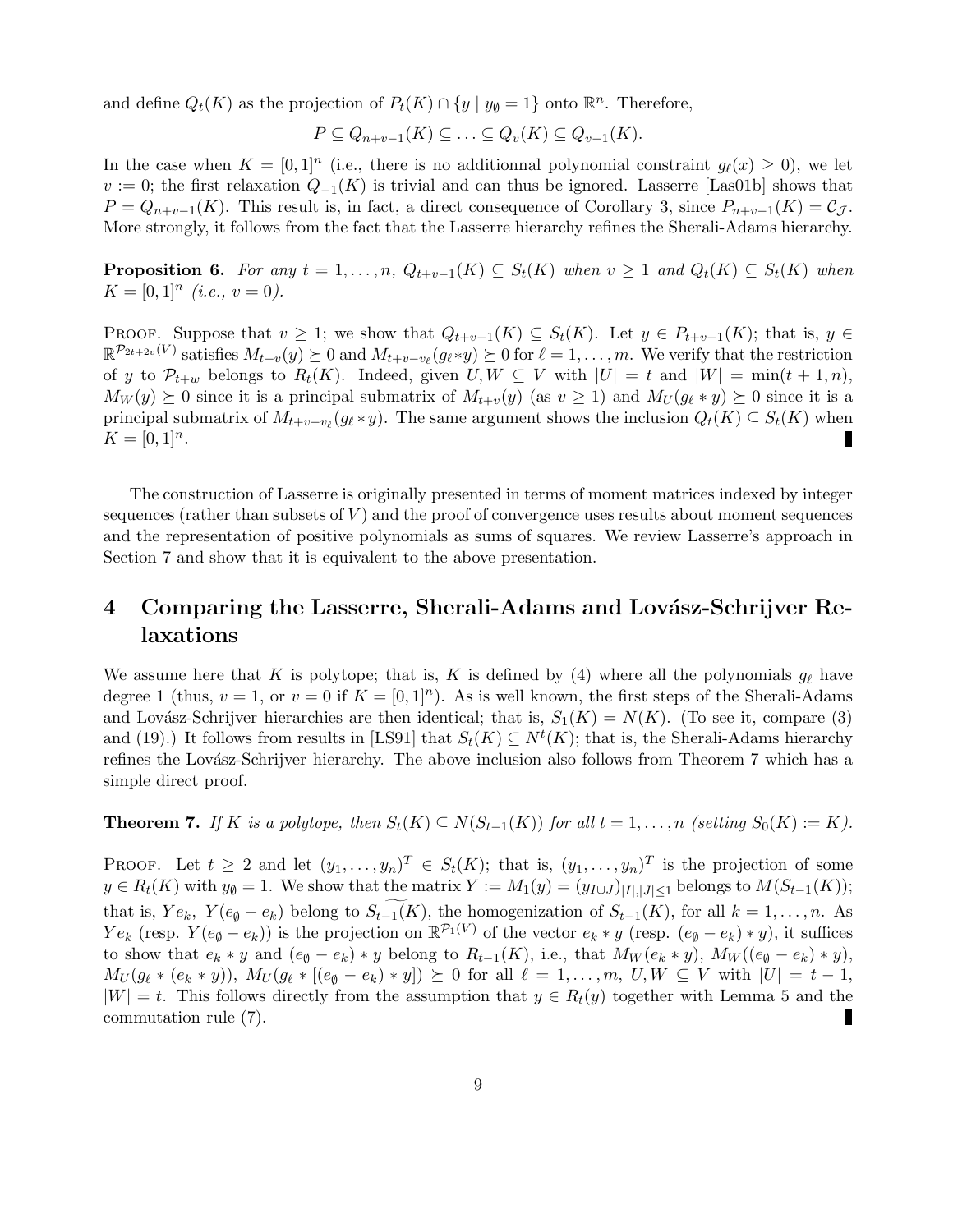**Corollary 8.**  $S_t(K) \subseteq N^t(K)$  for all  $t = 1, ..., n$ .

PROOF. Directly from Theorem 7 using induction on t.

By Proposition 6, for any  $t = 1, \ldots, n$ , we have the inclusions:

$$
Q_t(K) \subseteq S_t(K) \subseteq N^t(K).
$$

In fact, one can show that the Lasserre hierarchy also refines the Lovász-Schrijver hierarchy obtained using the  $N_{+}$  operator.

Observe that  $M(K)$  can be alternatively viewed as the set of matrices  $Y := M_1(y)$  where  $y \in \mathbb{R}^{\mathcal{P}_2(V)}$ for which  $Ye_k$ ,  $Y(e_0 - e_k) \in \tilde{K}$ , i.e.,  $g_{\ell}^T Y e_k$ ,  $g_{\ell}^T Y(e_{\emptyset} - e_k) \ge 0$  for all  $\ell = 1, ..., m$  and  $k = 1, ..., n$ . As  $g_{\ell}^T Y e_0 = g_{\ell} * y(\ell), g_{\ell}^T Y e_k = g_{\ell} * y(k)$ , the latter holds if and only if the principal submatrix of  $M_1(g_\ell * y)$  indexed by  $\emptyset$  and  $\{k\}$  is positive semidefinite. In comparison, membership in  $Q_0(K)$  requires only that  $g_\ell * y(\emptyset) \geq 0$  for all  $\ell$ , while membership in  $Q_1(K)$  requires that  $M_1(g_\ell * y) \succeq 0$  for all  $\ell$ . Therefore, we have the following inclusions:

$$
Q_1(K) \subseteq N_+(K) \subseteq Q_0(K). \tag{21}
$$

**Theorem 9.** If K is a polytope, then  $Q_t(K) \subseteq N_+(Q_{t-1}(K))$  for all  $t = 1, \ldots, n$ .

PROOF. Let  $(y_1,\ldots,y_n)^T \in Q_t(K)$ ; that is,  $(y_1,\ldots,y_n)^T$  is the projection of some  $y \in P_t(K)$  with  $y_{\emptyset} = 1$ . Set  $Y := M_1(y)$ . We show that  $Ye_k$ ,  $Y(e_{\emptyset} - e_k) \in Q_{t-1}(K)$ , the homogenization of  $Q_{t-1}(K)$ , for  $k = 1, \ldots, n$ . As  $Y e_k$  (resp.  $Y(e_{\emptyset} - e_k)$ ) is the projection on  $\mathbb{R}^{\mathcal{P}_1(V)}$  of  $e_k * y$  (resp.  $(e_{\emptyset} - e_k) * y$ ), it suffices to show that  $e_k * y$  and  $(e_{\emptyset} - e_k) * y$  belong to  $P_{t-1}(K)$ , i.e., that  $M_t(e_k * y)$ ,  $M_t((e_{\emptyset} - e_k) * y)$ ,  $M_{t-1}(g_{\ell} * (e_k * y)), M_{t-1}(g_{\ell} * [(e_{\emptyset} - e_k) * y]) \succeq 0$  for all  $\ell = 1,\ldots,m$ . This follows directly from the assumption that  $y \in P_t(K)$  together with Lemma 5 and (7).

**Corollary 10.** If K is a polytope, then  $Q_t(K) \subseteq N^t_+(K)$  for all  $t = 1, ..., n$ .

PROOF. Directly from Theorem 9 and  $(21)$  using induction on t.

**An algorithmic comparison.** Summarizing, we have:

$$
Q_t(K) \subseteq S_t(K) \cap N^t_+(K)
$$

for any  $t = 1, \ldots, n$ . Therefore, the Lasserre set  $Q_t(K)$  provides the sharpest relaxation of P. From an algorithmic point of view, it is however less well behaved than the Sherali-Adams and Lovász-Schrijver relaxations.

Given a convex body  $B \subseteq \mathbb{R}^n$ , the separation problem for B is the problem of determining whether a given vector  $y \in \mathbb{R}^n$  belongs to B and, if not, of finding a hyperplane separating y from B; the weak separation problem is the analogue problem where one allows for numerical errors. An important consequence of the ellipsoid method is that, if one can solve the weak separation problem for B in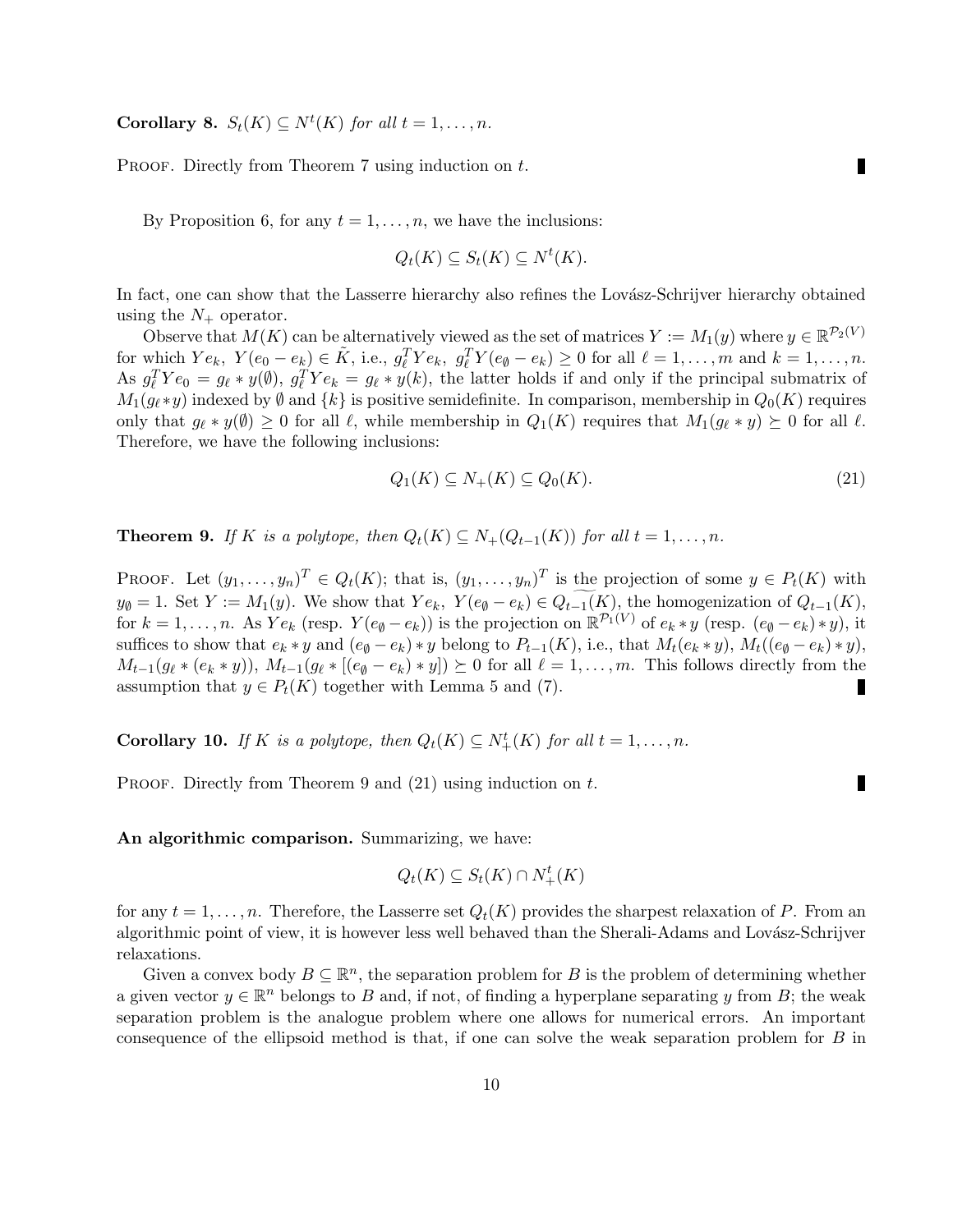polynomial time, then one can optimize any linear objective function over  $B$  in polynomial time (with an arbitrary precision) and vice versa (assuming some technical information about B like the knowledge of a ball contained in  $B$  and of a ball containing  $B$ ); see [GLS88] for details.

If one can solve the weak separation problem for  $K$  in polynomial time, then the same holds for  $M(K)$  and  $M_{+}(K)$  and, thus, for the projections  $N(K)$  and  $N_{+}(K)$ . Therefore, one can optimize a linear objective function in polynomial time over the relaxations  $N^t(K)$ ,  $N^t_+(K)$ ,  $S_t(K)$  for any fixed t; this is observed in [LS91] for the LS sets and the same argument works for the SA sets in view of the matrix reformulation of the SA method. The assumption made over K is trivially satisfied if m is polynomial in n but it may sometimes be satisfied even if m is exponential in n. On the other hand, in order to claim that one can optimize over  $Q_t(K)$  in polynomial time, one needs to assume that m is polynomial in n, since the system defining  $Q_t(K)$  involves m LMI's associated to the inequalities of the linear system defining K.

### **5 The rank of the Sherali-Adams Procedure**

We present here two examples of a polytope  $K \subseteq [0,1]^n$  for which n iterations of the Sherali-Adams procedure are needed for finding the integer polytope  $P = \text{conv}(K \cap \{0,1\}^n)$ .

**Example 1.** Let

$$
K := \{ x \in [0,1]^n \mid \sum_{r \in R} (1 - x_r) + \sum_{r \in V \setminus R} x_r \ge \frac{1}{2} \text{ for all } R \subseteq [1,n] \};\tag{22}
$$

then  $P = \emptyset$ . We show in Proposition 11 below that  $S_{n-1}(K) \neq \emptyset$ , which implies that  $P \neq S_{n-1}(K)$ . The polytope  $K$  has been used earlier to show that n iterations are needed for the following procedures: taking Chvátal cuts [CCH89], the  $N_+$  operator [GT00], the  $N_+$  operator combined with taking Chvátal cuts [CD01], and the  $N_{+}$  operator combined with taking Gomory mixed integer cuts (equivalent to disjunctive cuts) [CL01]. The following (easy to verify) identities will be used in the proof:

$$
\sum_{K \subseteq A} \frac{(-1)^{|K|}}{2^{|K|}} = \frac{1}{2^{|A|}}, \quad \sum_{K \subseteq A} |K| \frac{(-1)^{|K|}}{2^{|K|}} = -\frac{|A|}{2^{|A|}} \tag{23}
$$

for any set A. (For the second one, use the fact that  $k\binom{n}{k} = n\binom{n-1}{k-1}$ .)

**Proposition 11.** Let  $y \in \mathbb{R}^{\mathcal{P}(V)}$  with entries  $y_I := \frac{1}{2^{|I|}} (I \subseteq V)$ . Then,  $y \in R_{n-1}(K)$  where K is defined by (22).

PROOF. Let  $v_R \in \mathbb{R}^{\mathcal{P}(V)}$  be the vector of coefficients of an inequality defining K, with all components zero except  $v_R(\emptyset) = -\frac{1}{2} + |R|$ ,  $v_R(r) = -1$  if  $r \in R$ ,  $v_R(r) = 1$  if  $r \in V \setminus R$ , where R is a given subset of V. Then, for  $H \subseteq V$ ,

$$
v_R * y(H) = (|R| - \frac{1}{2})y(H) - \sum_{r \in R} y(H \cup \{r\}) + \sum_{r \in V \backslash R} y(H \cup \{r\})
$$
  
= 
$$
\frac{1}{2^{|H|}}(|R| - \frac{1}{2} + |H \setminus R| - |R \cap H|) + \frac{1}{2^{|H|+1}}(|V \setminus (H \cup R)| - |R \setminus H|)
$$
  
= 
$$
\frac{1}{2^{|H|+1}}(n - 1 + |H| - 2|R \cap H|).
$$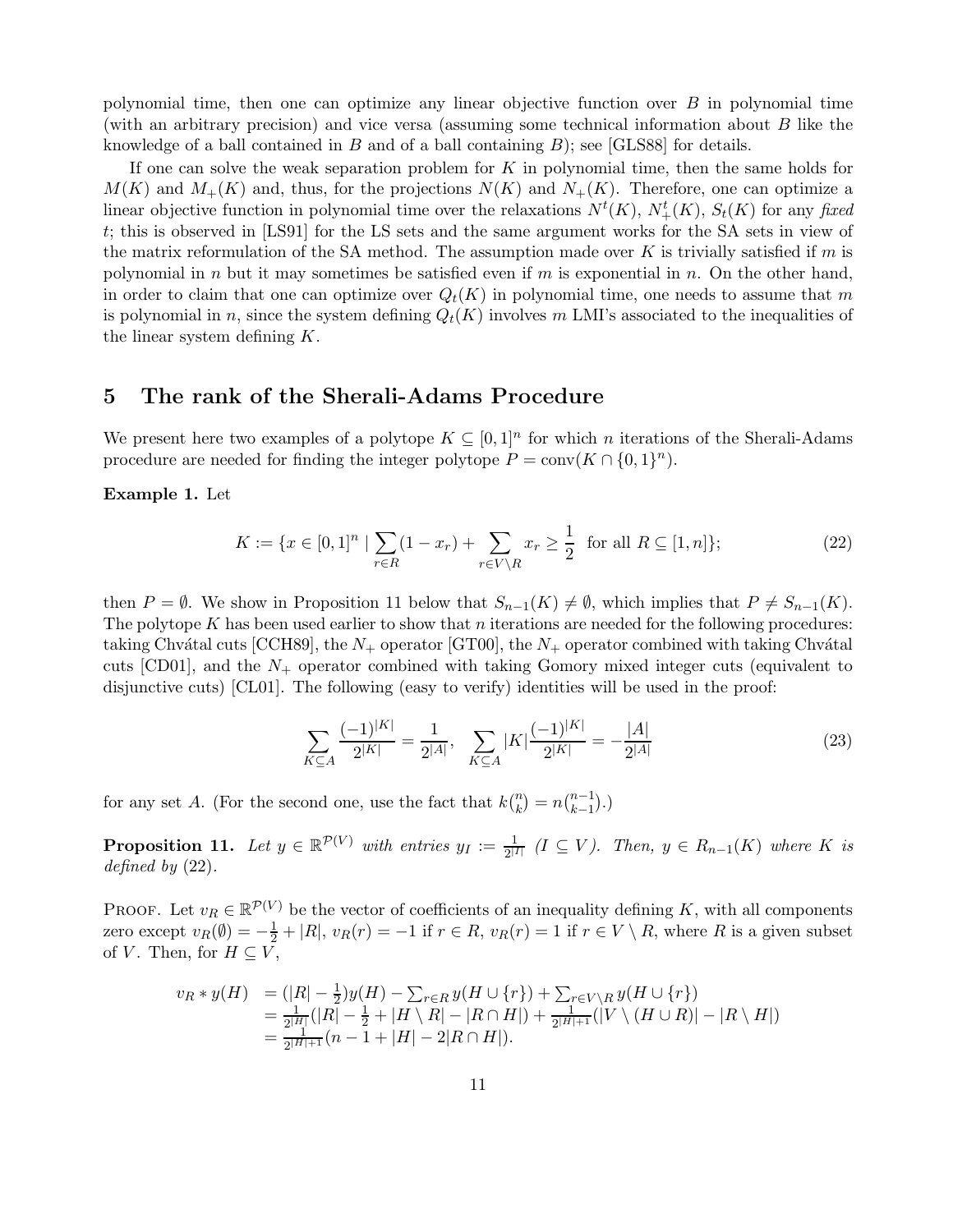Given a subset  $U \subseteq V$  with  $|U| = n - 1$  and  $I \subseteq U$ , we have:

$$
\varphi := \sum_{I \subseteq H \subseteq U} (-1)^{|H \setminus I|} (v_R * y)(H) = \frac{n-1}{2^{|I|+1}} \sum_{K \subseteq U \setminus I} \frac{(-1)^{|K|}}{2^{|K|}} + \frac{1}{2^{|I|+1}} \sum_{K \subseteq U \setminus I} \frac{(-1)^{|K|}}{2^{|K|}} (|I| + |K|) - \frac{1}{2^{|I|+1}} \sum_{K \subseteq U \setminus I} \frac{(-1)^{|K|}}{2^{|K|}} (|R \cap I| + |R \cap K|).
$$

Using (23), one can verify that the second term in the above expression of  $\varphi$  is equal to  $\frac{1}{2^n}(2|I|-n+1)$ while the third term is equal to  $\frac{1}{2^{n-1}}(2|R \cap I|-|R \cap U|)$ . Therefore,

$$
\varphi = \frac{1}{2^{n-1}}(|I| + |R \cap U| - 2|R \cap I|) \ge 0
$$

since  $I \subseteq U$ . By Lemma 2 (ii), this shows that  $M_U(v_R * y) \succeq 0$ .

Finally,  $M_V(y) \succeq 0$ , since  $\sum_{I \subseteq H} (-1)^{|H \setminus I|} y_H = \frac{1}{2^n} \geq 0$ .

**Example 2.** Consider the polytope

$$
K := \{ x \in [0,1]^n \mid \sum_{i=1}^n x_i \ge \frac{1}{2} \},\tag{24}
$$

п

then  $P = \{x \in [0,1]^n \mid \sum_{i=1}^n x_i \ge 1\}$ . This example was considered by Cook and Dash [CD01] as an example where the Lovász-Schrijver rank is  $n$ . The next result shows that the Sherali-Adams rank is also equal to n.

**Proposition 12.** Let  $y \in \mathcal{P}(V)$  with zero entries except  $y_{\emptyset} := 1$  and  $y_i := \frac{1}{n+1}$   $(i \in V)$ . Then,  $y \in R_{n-1}(K)$  where K is defined by (24). Therefore,  $P \subset S_{n-1}(K)$ .

PROOF. One can easily verify (using Lemma 2 (ii)) that  $M_V(y) \succeq 0$  and  $M_U(g * y) \succeq 0$  for  $U \subseteq V$ with  $|U| = n - 1$ , where  $g(x)$  is the polynomial  $-\frac{1}{2} + \sum_{i=1}^{n} x_i$ . П

It would be interesting to determine the Lasserre rank of the polytope  $K$  in the above two examples. In the second example, when K is defined by  $(24)$ , we verified that the Lasserre rank is equal to n when  $n = 2$ ; indeed, the minimum value of  $x_1 + x_2$  for  $x \in Q_1(K)$  is equal to  $\frac{25}{26} < 1$ . It is not clear how to construct a point  $x \in Q_{n-1}(K)$  with  $\sum_i x_i < 1$  for general  $n \geq 2$ .

On the other hand, when K is given by  $(22)$ , we verified that the Lasserre rank of K is equal to 1 when  $n = 2$ . Again it would be interesting to see what is the exact rank for higher values of n (we believe that  $n-1$  is the correct value).

## **6 Two Applications**

We describe here how the various lift and project methods apply to two concrete examples, namely, to the stable set polytope and to the cut polytope of a graph. They are the two most extensively studied examples with respect to this class of methods; the original paper by Lovász and Schrijver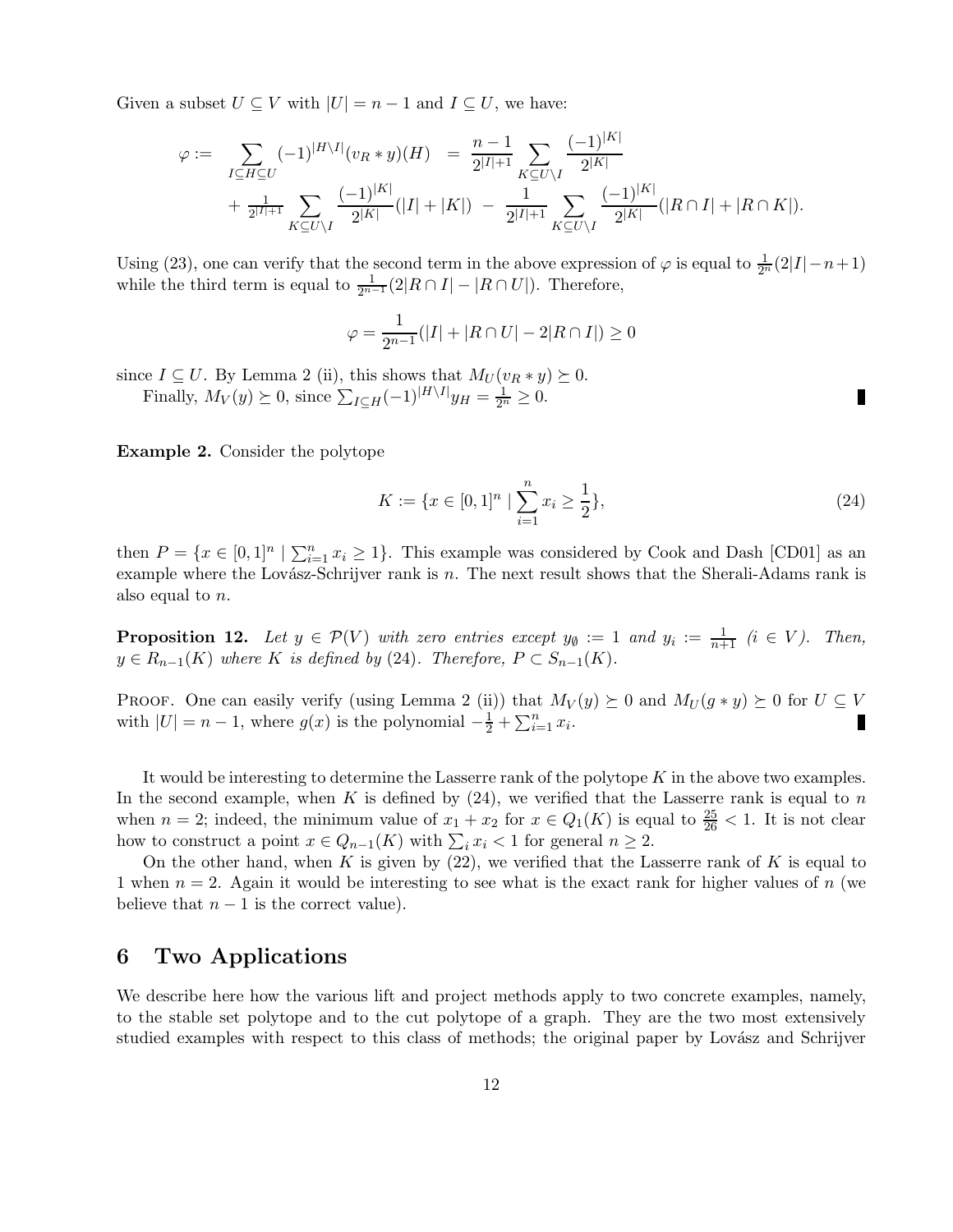[LS91] studies the stable set problem while the paper [La00] studies the case of max-cut. Moreover, these two examples have been the objects of milestone results in the field of semidefinite optimization.

Indeed, the idea of constructing semidefinite relaxations for a combinatorial problem goes back to the seminal work of Lovász [Lo79] who introduced the semidefinite bound  $\vartheta(G)$  for the stability number of a graph G, obtained by optimizing over the semidefinite relaxation  $TH(G)$  of the stable set polytope  $ST(G)$  of G. An important result is that  $TH(G) = ST(G)$  precisely when G is a perfect graph, in which case one can solve the maximum stable set problem in polynomial time (with an arbitrary precision) using semidefinite programming; this is still the only polynomial time algorithm known up to today (cf [GLS88]).

This idea of approximating combinatorial problems using semidefinite relaxations was used later again successfully by Goemans and Williamson [GW95] who, using a basic semidefinite relaxation of the cut polytope, could prove a good approximation algorithm for the max-cut problem. Since then, semidefinite relaxations have been widely used (in conjonction with clever rounding schemes) for constructing good approximation algorithms for a large number of combinatorial problems. It is therefore of interest to construct new stronger semidefinite relaxations for the stable set and cut problems, as they could potentially be used for designing better approximation algorithms.

### **6.1 Application to the stable set polytope**

Given a graph  $G = (V = [1, n], E)$ , let  $ST(G)$  denote the stable set polytope of G, let

$$
FR(G) := \{ x \in \mathbb{R}_+^n \mid x_i + x_j \le 1 \ \forall ij \in E \}
$$

be its basic linear relaxation defined by nonnegativity and the edge inequalities, and let

$$
\text{TH}(G) := \{ x \in \mathbb{R}^n \mid (1 \ x) = Ye_0 \text{ for some positive semidefinite matrix } Y = (Y_{ij})_{i,j=0}^n \text{ satisfying } Y_{ii} = Y_{0i} \ (i \in V), \ Y_{ij} = 0 \ (ij \in E) \}
$$
\n
$$
(25)
$$

be the basic semidefinite relaxation of  $ST(G)$ . Let us compare how the various lift and project methods apply to the pair  $P := \mathrm{ST}(G)$ ,  $K := \mathrm{FR}(G)$ .

Define the N-rank (resp. N<sub>+</sub>-rank) of  $FR(G)$  as the smallest integer t for which  $N^{t}(FR(G))$  =  $ST(G)$  (resp.  $N_{+}^{t}(FR(G)) = ST(G)$ ); define similarly the *SA-rank* and the *Lasserre rank* of  $FR(G)$ .

The relaxations  $N(FR(G))$  and  $N_+(FR(G))$  are studied in detail in [LS91]. In particular, the following results are shown there. The polytope  $N(FR(G))$  is defined by the nonnegativity and edge constraints together with the odd hole inequalities:  $\sum_{i\in V(C)} x_i \leq \frac{|C|-1}{2}$  for C odd hole in G. If G has n nodes and stability number  $\alpha(G)$ , then its N-rank t satisfies:

$$
\frac{n}{\alpha(G)} - 2 \le t \le n - \alpha(G) - 1; \tag{26}
$$

the N-rank t of an inequality  $a^T x \leq \beta$  valid for  $ST(G)$  (with integer coefficients and distinct from the nonnegativity constraints) satisfies:

$$
\frac{1}{\beta}(\sum_{i\in V} a_i - 2\beta) \le t \le \sum_{i\in V} a_i - 2\beta. \tag{27}
$$

The lower bounds follow from the fact that

$$
\frac{1}{t+2}(1,\ldots,1)^T \in N^t(\text{FR}(G))
$$
\n
$$
(28)
$$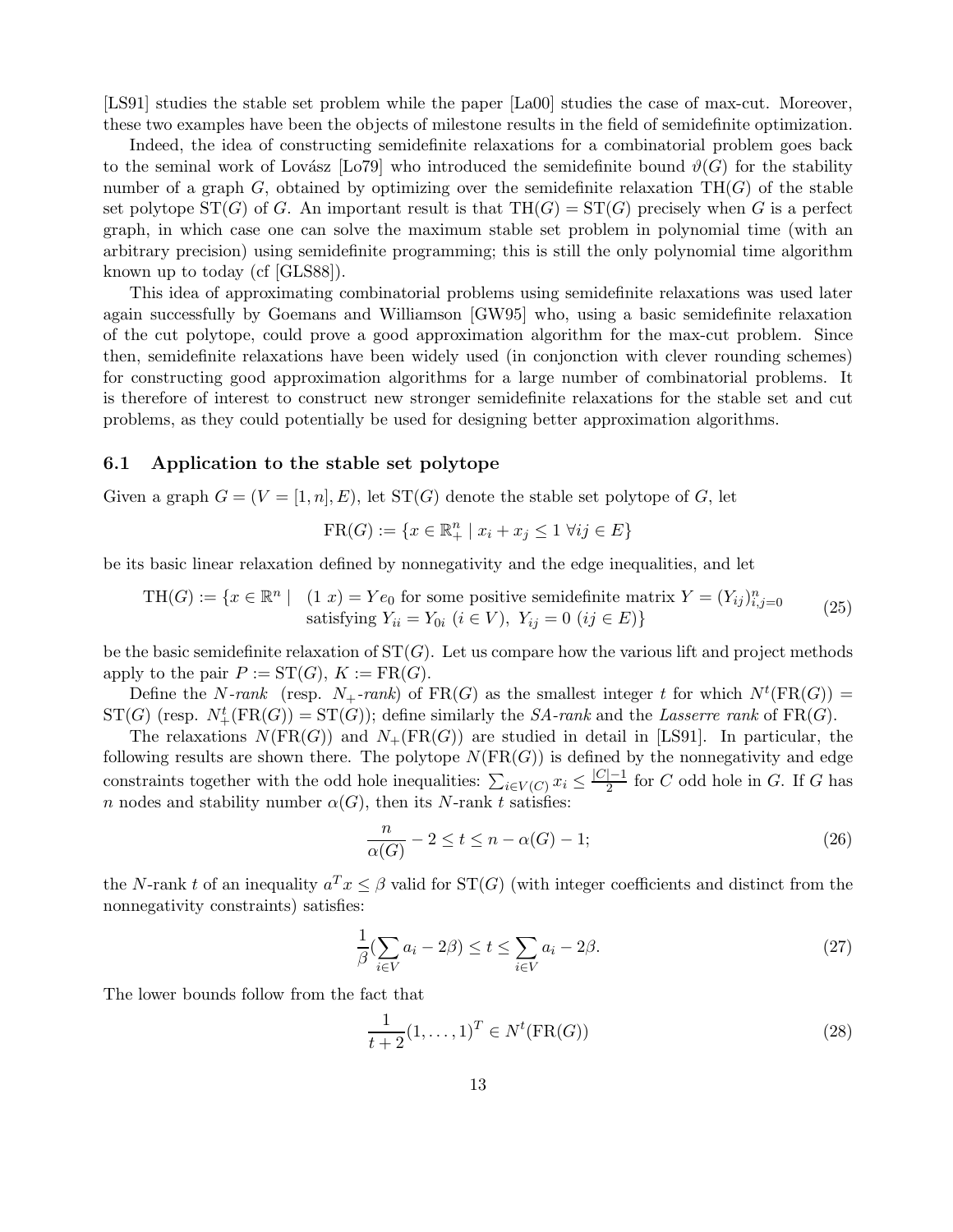for any  $t \geq 0$ . The  $N_{+}$  operator yields a much stronger relaxation, as clique inequalities, odd wheel and odd antihole inequalities are valid for  $N_{+}(\text{FR}(G))$  (while the N-rank of a clique inequality based on a clique of size k is  $k - 2$ ). Thus, perfect graphs have  $N_{+}$ -rank 1. Moreover,

$$
N_{+}(\text{FR}(G)) \subseteq \text{TH}(G)
$$

for any graph G and the  $N_+$  rank t of G satisfies:

$$
t \le \alpha(G). \tag{29}
$$

The Sherali-Adams hierarchy does not seem to yield a significant improvement with respect to the sequence  $N^t(\text{FR}(G))$ . Indeed, the vector  $\frac{1}{t+2}(1,\ldots,1)^T \in \mathbb{R}^n$  considered in (28) belongs also to  $S_t(\text{FR}(G))$ . (Because the vector  $y \in \mathbb{R}^{p_{t+1}(V)}$  defined by  $y_{\emptyset} := 1$ ,  $y_I := \frac{1}{t+2}$  if  $|I| = 1$ , and  $y_I := 0$  if  $|I| \geq 2$  belongs to  $R_t(\text{FR}(G))$ .) Therefore, the lower bounds from (26) and (27) remain valid for the SA-rank of  $FR(G)$ .

On the other hand, the Lasserre hierarchy does improve on the sequence  $N_{+}^{t}(\text{FR}(G))$  as we now see. We begin with giving a more compact formulation for the relaxation  $Q_t(\text{FR}(G))$ . For an edge  $ab \in E$ , let  $g_{ab}(x) := 1 - x_a - x_b$  be the polynomial corresponding to the edge inequality  $x_a + x_b \leq 1$ . We show that the positive semidefinite constraint  $M_t(g_{ab} * y) \succeq 0$  can be replaced by the linear equation:  $y_{ab}=0.$ 

**Lemma 13.** Let  $t \geq 1$  and  $y \in \mathbb{R}^{p_{2t+2}(V)}$ . The following assertions are equivalent.

- (i)  $y \in P_t(\text{FR}(G))$
- (ii)  $M_{t+1}(y) \succeq 0$  and  $y_{ab} = 0$  for any edge ab  $\in E$ .
- (iii)  $M_{t+1}(y) \succeq 0$  and  $y_I = 0$  for any  $I \in \mathcal{P}_{2t+2}(V)$  which is not stable.

PROOF. Note first that the condition  $M_{t+1}(y) \succeq 0$  implies that  $y_I \geq 0$  for all  $I \in \mathcal{P}_{t+1}(V)$ .

(i)  $\implies$  (ii) The  $(a, a)$ -th entry of  $M_t(g_{ab} * y)$  is equal to  $g_{ab} * y(a) = -y_{ab}$  and is nonnegative, which implies that  $y_{ab} = 0$ .

(ii)  $\implies$  (iii) Suppose I contains the edge ab. If  $|I| \leq t+1$ , then the  $(ab, I)$ -th entry of  $M_{t+1}(y)$  is equal to 0 since the  $(ab, ab)$ -th entry is 0, which implies that  $y_I = 0$ . Otherwise, write  $I = I_1 \cup I_2$ where  $I_1, I_2 \in \mathcal{P}_{t+1}(V)$  with  $\{a, b\} \subseteq I_1$ ; by the above the  $(I_1, I_1)$ -th entry of  $M_{t+1}(y)$  is 0 and, thus, its  $(I_1, I_2)$ -th entry too is 0, implying  $y_I = 0$ .

(iii)  $\implies$  (i) We show that  $M_t(g_{ab}*y) \succeq 0$ . Set  $\mathcal{P}_0 := \mathcal{P}_t(V \setminus \{a,b\})$  and  $\mathcal{P}_c := \{I \cup \{c\} \mid I \in$  $\mathcal{P}_0$  for  $c = a$  or b. Then, the principal submatrix X of  $M_t(y)$  indexed by  $\mathcal{P}_0 \cup \mathcal{P}_a \cup \mathcal{P}_b$  has  $P_0$   $P_a$   $P_b$ 

$$
\mathcal{P}_0 \left( \begin{array}{ccc} & \circ & \circ & \circ \\ C & A & B \end{array} \right)
$$

the form:  $\overline{ }$  $\mathcal{P}_a$  | A A 0  $\mathcal{P}_b$   $\left\{ B \quad 0 \quad B \right\}$ and  $X \succeq 0$  implies that  $C - A - B \succeq 0$ . (To see it, note that

 $(-x,x,x)^T X(-x,x,x) = x^T (C-A-B)x$  for all  $x \in \mathbb{R}^p$ ,  $p := |\mathcal{P}_0|$ . The result now follows since, with respect to the partition of  $\mathcal{P}_t(V)$  into  $\mathcal{P}_0$  and its complement  $\mathcal{P}'_0$ , the matrix  $M_t(g_{ab} * y)$  has the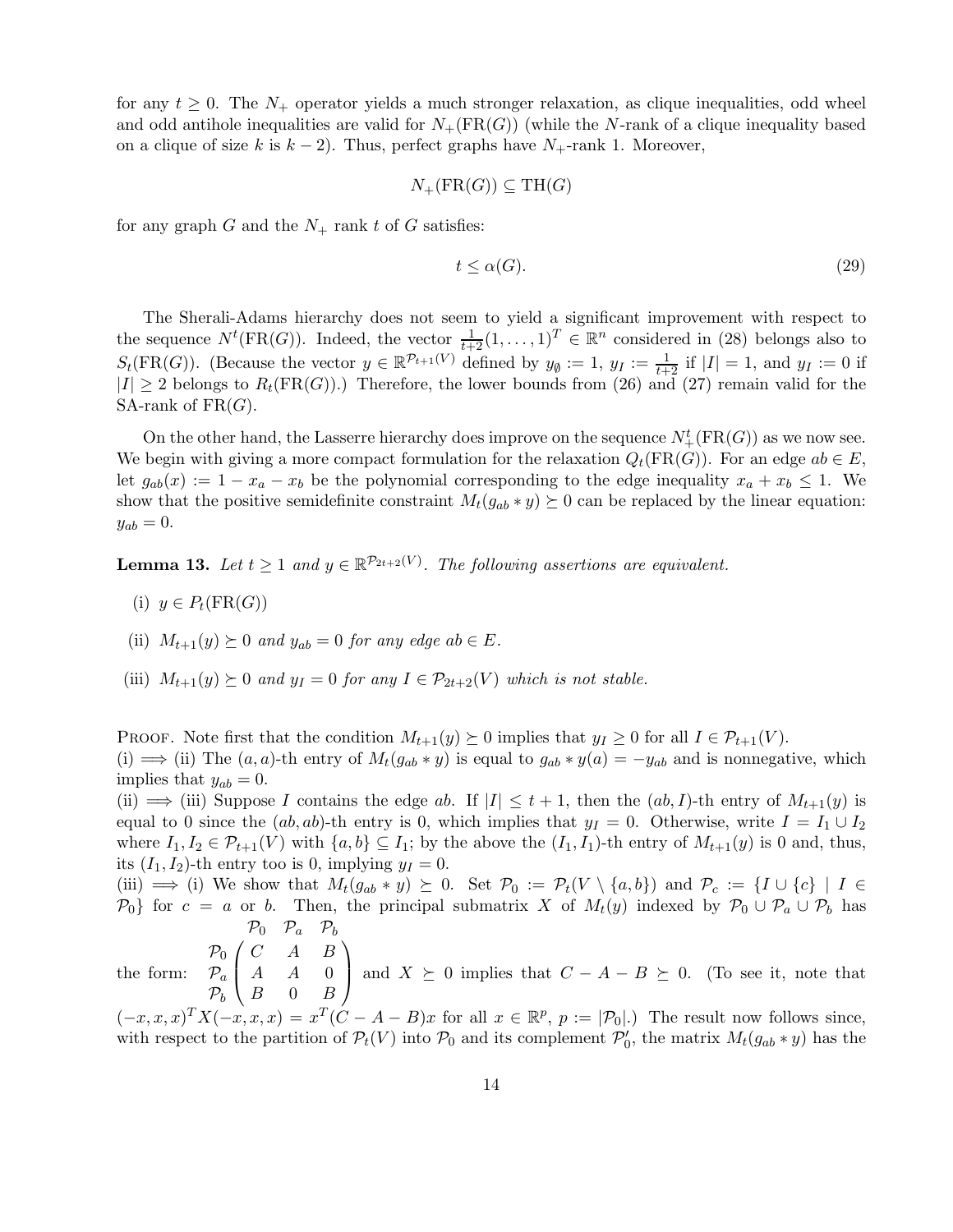$$
\text{form: } \begin{array}{c} \mathcal{P}_0 & \mathcal{P}'_0 \\ \mathcal{P}'_0 \begin{pmatrix} C - A - B & 0 \\ 0 & 0 \end{pmatrix} \end{array} \end{array} \blacksquare
$$

In view of Corollary 10 and (29), it follows that  $Q_{\alpha(G)}(FR(G)) = ST(G)$ . In fact, the Lasserre hierarchy already finds  $ST(G)$  at step  $\alpha(G) - 1$ .

**Proposition 14.**  $ST(G) = Q_{\alpha(G)-1}(FR(G))$  for a graph G with stability number  $\alpha(G) \geq 2$ .

PROOF. We show that  $Q_{\alpha-1}(FR(G)) \subseteq Q_n(FR(G))$ , where  $\alpha := \alpha(G)$ . Let  $y \in P_{\alpha-1}(FR(G))$ ; define  $z \in \mathbb{R}^{\mathcal{P}(V)}$  by  $z_I := y_I$  if  $|I| \leq 2\alpha$  and  $z_I := 0$  otherwise. Thus,  $z_{ab} = 0$  for all edges  $ab \in E$ . By Lemma 13, it suffices to verify that  $M_V(z) \succeq 0$ , which holds since, with respect to the partition of  $\mathcal{P}(V)$  into  $\mathcal{P}_{\alpha}(V)$  and its complement,  $M_V(z)$  has the form  $\begin{pmatrix} M_{\alpha}(y) & 0 \\ 0 & 0 \end{pmatrix}$ . Г

Let G be the line graph of  $K_n$  with n odd; then,  $ST(G)$  is the matching polytope of  $K_n$ . Stephen and Tunçel [ST99] show that  $\alpha(G) = \frac{n-1}{2}$  iterations of the  $N_+$  operator are needed for finding ST(G). Thus, this gives an instance of a graph G for which  $ST(G) = Q_{\alpha-1}(FR(G))$  is strictly contained in  $N_{+}^{\alpha-1}(\text{FR}(G)).$ 

We conclude with a comparison with the basic semidefinite relaxation  $TH(G)$ . By the definition (25), TH(G) can be seen as the projection on  $\mathbb{R}^n$  of the set of vectors  $y \in \mathbb{R}^{\mathcal{P}_2(V)}$  satisfying  $y_{\emptyset} = 1$  and

$$
M_1(y) \geq 0
$$
,  $y_{ab} = 0$  ( $ab \in E$ ).

Therefore, we have the following chain of inclusions:

$$
Q_1(\text{FR}(G)) \subseteq N_+(\text{FR}(G)) \subseteq \text{TH}(G) \subseteq Q_0(\text{FR}(G))
$$

and, in view of Lemma 13, the Lasserre relaxations  $Q_t(FR(G))$   $(t \geq 1)$  are natural refinements of the basic SDP relaxation  $TH(G)$ .

### **6.2 Application to the max-cut problem**

Given a graph  $G = (V = [1, n], E)$ , the max-cut problem asks for a partition  $(S, V \setminus S)$  minimizing the total cardinality (or weight) of the edges ij cut by the partition (i.e., such that  $|S \cap \{i, j\}| = 1$ ). Hence it can be formulated as an unconstrained quadratic  $\pm 1$ -problem:

$$
\max(x^T A x \mid x \in \{\pm 1\}^n),\tag{30}
$$

where A is a (suitably defined) symmetric matrix, but the treatment below remains valid for  $A$ arbitrary.

Since we are now working with  $\pm 1$  variables in place of  $0 - 1$  variables, we should modify some definitions. In particular, when defining the moment matrices in (5), one should consider the semigroup  $\mathcal{P}(V)$  with the symmetric difference  $\Delta$  as semigroup operation in place of the union; thus the  $(I, J)$ -th entry of the moment matrix is  $y(I\Delta J)$ . Moreover, (6) becomes:  $x*y(I)=\sum_K x_Iy_{I\Delta J}$ , the zeta-matrix Z has entry  $Z_{IJ} = (-1)^{|I \triangle J|}$ , the inequalities (15) defining  $R_t(K)$  become:  $\sum$  $H{\subseteq}U$  $(-1)^{|H \cap I|} g_{\ell} * y(H) \geq 0.$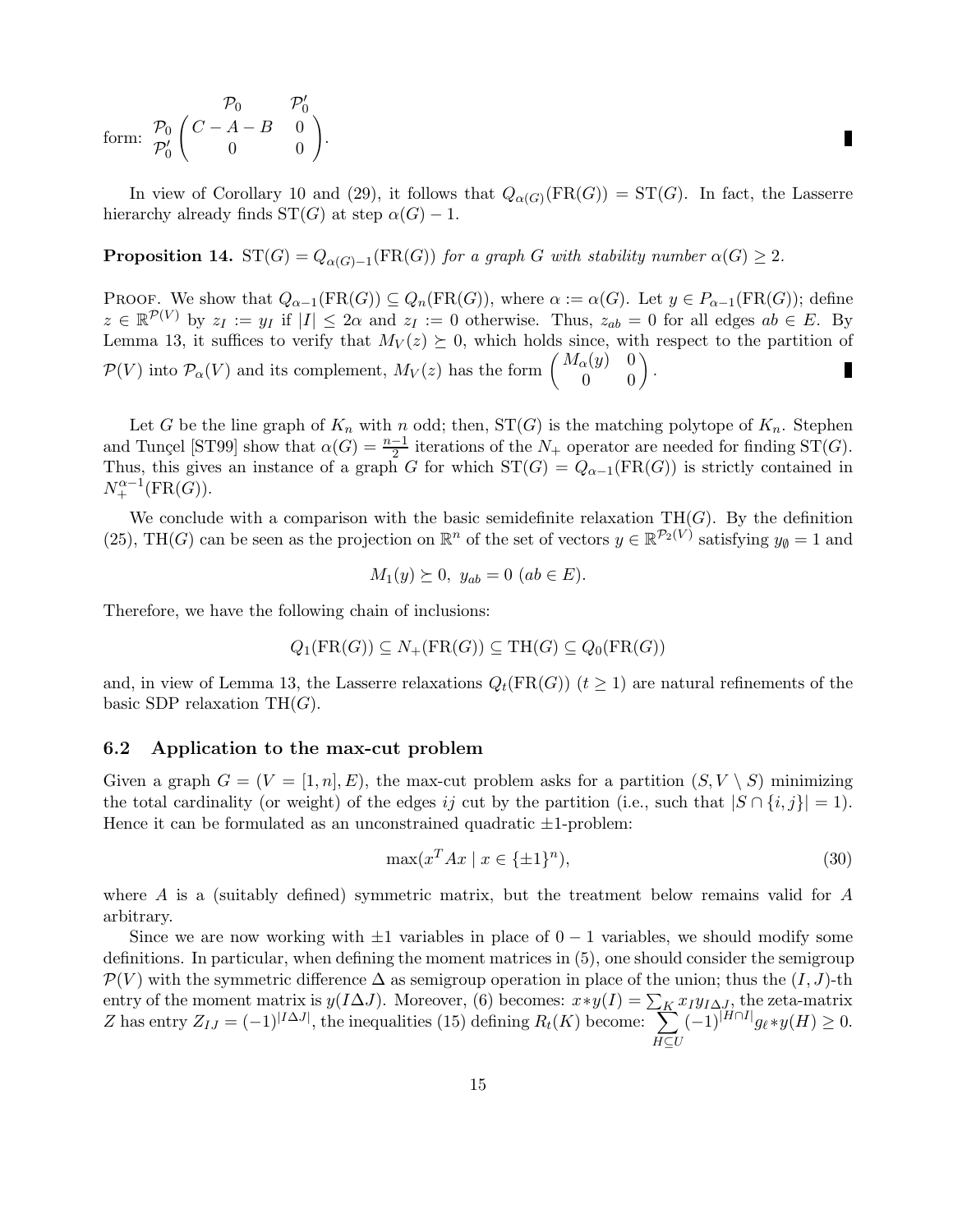There are two possible strategies in order to formulate relaxations for the problem (30).

**First strategy.** The first possible strategy is to formulate (30) as a linear problem

$$
\max(\langle A, X \rangle \mid X \in \text{CUT}(K_n))
$$

over the cut polytope

$$
CUT(K_n) := \text{conv}(xx^T \mid x \in \{\pm 1\}^n)
$$

(which is in fact a  $\binom{n}{2}$ -dimensional polytope) and to apply the various lift and project methods to some linear programming formulation of  $\text{CUT}(K_n)$ . As linear programming formulation for  $\text{CUT}(K_n)$ , one can take the metric polytope  $\text{MET}(K_n)$  consisting of the symmetric matrices X with diagonal entries 1 satisfying the triangle inequalities:

$$
X_{ij} + X_{ik} + X_{jk} \ge -1, \ X_{ij} - X_{ik} - X_{jk} \ge -1
$$

for all distinct  $i, j, k \in V$ .

One can also consider linear relaxations of the cut polytope  $\text{CUT}(G)$  of an arbitrary graph G. Given a graph  $G = (V, E)$ , let CUT(G) and MET(G) denote the projections of CUT( $K_n$ ) and MET( $K_n$ ), respectively, on the subspace  $\mathbb{R}^E$  indexed by the edge set of G. Then, CUT(G)  $\subseteq$  MET(G) with equality if and only if G has no  $K_5$ -minor [BM86].

When applying the Lovász-Schrijver construction to  $K := \text{MET}(G)$ , one finds the relaxation  $N(MET(G))$  of CUT(G). Another possibility is to first apply the LS construction to  $K := MET(K_n)$ and then project back on the edge space  $\mathbb{R}^E$ , thus yielding the relaxation  $N(G) := \pi_E(N(\text{MET}(K_n)))$ of CUT(G) (with  $\pi_E$  denoting the projection from the space indexed by the edge set of  $K_n$  to the space indexed by the edge set of  $G$ ). One has:

$$
N(G) \subseteq N(\text{MET}(G))
$$

but it is not known whether equality holds in general.

The following results about the relaxations  $N(G)$  and  $N(MET(G))$  are shown in [La00]. Equality:  $N^{t}(\text{MET}(G)) = \text{CUT}(G)$  holds if G has t edges whose contraction produces a graph with no  $K_5$ minor. In particular,  $N^{n-\alpha(G)-3}(G) = \text{CUT}(G)$ ; moreover,  $N^{n-\alpha(G)-3}(\text{MET}(G)) = \text{CUT}(G)$  if G has a maximum stable set whose complement induces a graph with at most three connected components. In particular,  $N^{n-4}(K_n) = \text{CUT}(K_n)$  for  $n \geq 4$ . The value  $n-4$  is known to be the correct value for the N-rank of  $MET(K_n)$  when  $n \leq 7$  and is conjectured to be the correct value for any n. Although the inclusion  $N_+(\text{MET}(G)) \subseteq N(\text{MET}(G))$  is strict in general (e.g., for  $G = K_n$  and  $n \geq 6$ ), no example is known of a graph for which the number of iterations needed for finding  $CUT(G)$  is smaller when using the  $N_+$  operator instead of the N operator.

**Second strategy.** Another possible strategy is to apply the various constructions to the cube  $K :=$  $C_n = [-1,1]^n$  and to take projections on the space  $\mathbb{R}^{E_n}$  indexed by the set  $E_n$  of pairs ij of points of V (instead of projections on the space  $\mathbb{R}^V$  indexed by the singletons). Thus we now consider the Sherali-Adams set  $R_t(C_n)$  and the Lasserre set  $P_t(C_n)$  and their respective projections  $\hat{S}_t(C_n)$  and  $\hat{Q}_t(C_n)$  on  $\mathbb{R}^{E_n}$ . (The 'hat' symbol is meant to remind that the projection is taken over the set of pairs.) As no polynomial constraint is present in the definition of  $K$ , we have that

$$
\hat{S}_{n-1}(C_n) = \hat{Q}_{n-1}(C_n) = \text{CUT}(K_n).
$$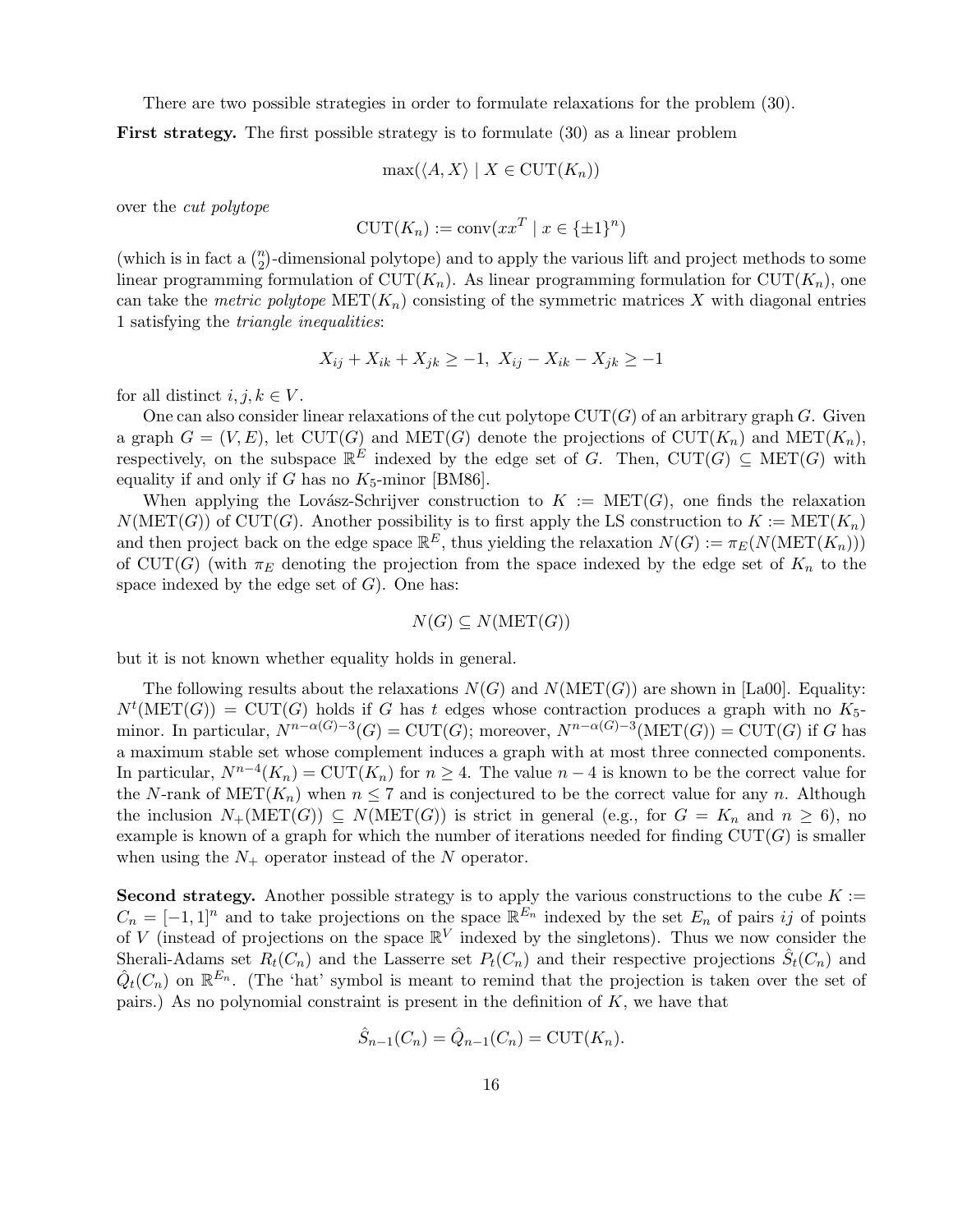By the definition, the relaxation  $\hat{S}_t(C_n)$  consists of the vectors  $y \in \mathbb{R}^{E_n}$  whose restriction on a subset of  $t + 1$  points belongs to  $CUT(K_{t+1})$ ; in other words,  $\hat{S}_t(C_n)$  is the polytope in  $\mathbb{R}^{E_n}$  determined by all the valid inequalities for  $CUT(K_n)$  on at most  $t+1$  points.

For  $t \geq 0$ , the t-th Lasserre relaxation of the max-cut problem reads:

$$
\max(\sum_{i,j \in V} a_{ij} y_{ij} \mid M_{t+1}(y) = (y(I\Delta J))_{I,J \in \mathcal{P}_{t+1}(V)} \ge 0, \ y_{\emptyset} = 1). \tag{31}
$$

Let  $\tilde{M}_{t+1}(y)$  denote the principal submatrix of  $M_{t+1}(y)$  whose rows and columns are indexed by the sets  $I \in \mathcal{P}_{t+1}(V)$  having even (resp. odd) cardinality if  $t+1$  is even (resp. odd). The program (31) can be reformulated as the smaller program:

$$
\max(\sum_{i,j \in V} a_{ij} y_{ij} \mid \tilde{M}_{t+1}(y) \succeq 0, \ y_{\emptyset} = 1).
$$
\n(32)

Indeed,  $M_{t+1}(y) = \begin{pmatrix} A & C \\ C^T & B \end{pmatrix}$ ), where A is the submatrix of  $M_{t+1}(y)$  indexed by all even sets and B the submatrix indexed by all odd sets. As the objective function does not involve any variable  $y<sub>I</sub>$  with |I| odd, we can assume that  $C = 0$ . Moreover, A is a submatrix of B if  $t + 1$  odd and vice-versa if  $t+1$  is even. (To see it, use the fact that  $I\Delta J = (I\Delta\{1\})\Delta(J\Delta\{1\}).$ )

Therefore, we find again the following facts observed by Lasserre [Las00]. For  $t = 0$ , the feasible set of the program (32) is the basic semidefinite relaxation  $\mathcal{E}_n$  consisting of the semidefinite matrices of order *n* with diagonal entries 1. For  $t = 1$ , the feasible set of the program (32) is the set  $\mathcal{F}'_n$  consisting of the positive semidefinite matrices Z indexed by  $E_n \cup \{\emptyset\}$  satisfying

$$
Z_{ij,ik} = Z_{\emptyset,jk} \text{ and } Z_{ij,rs} = Z_{ir,js} = Z_{is,jr}
$$

for all distinct  $i, j, k, r, s \in V$ . If we remove in the definition of  $\mathcal{F}'_n$  the condition  $Z_{ij,rs} = Z_{ir,js} = Z_{is,jr}$ , we obtain the larger matrix set  $\mathcal{F}_n$  underlying the relaxation (SDP3) defined by Anjos and Wolkowicz [AW01]. Setting

$$
F_n := \{ x \in \mathbb{R}^{E_n} \mid (1 \ x) = Ze_0 \text{ for some } Z \in \mathcal{F}_n \}
$$

we have:

$$
\mathrm{CUT}(K_n) \subseteq \hat{Q}_1(C_n) \subseteq F_n \subseteq \mathcal{E}_n \cap \mathrm{MET}(K_n).
$$

The right most inclusion is shown in [AW01]; both left and right most inclusions are strict for  $n = 5$ .

It is shown in [La00] that  $M_+(\text{MET}(K_n)) \subseteq \mathcal{F}_n$  ( $M_+$  being the Lovász-Schrijver matrix operator introduced in Section 2) and  $M'_{+}(\text{MET}(K_n)) \subseteq \mathcal{F}'_n$  ( $M'_{+}$  being a strenghtening of  $M_{+}$  considered in [La00]). Therefore, applying the operator  $M'_{+}$  yields a relaxation  $N'_{+}(\text{MET}(K_n))$  which is contained in the Lasserre relaxation  $\hat{Q}_1(C_n)$ . The inclusion  $N'_{+}(\text{MET}(K_n)) \subseteq \hat{Q}_1(C_n)$  is strict for  $n = 5$ , since  $N'_{+}(\text{MET}(K_{5})) = \text{CUT}(K_{5}).$ 

# **7 Lasserre's Approach Revisited**

In this section we revisit the hierarchy of relaxations of Lasserre introduced in Section 3 from the algebraic point of view of representing nonnegative polynomials as sums of squares and the dual theory of moments. This approach applies to general (not necessarily  $0 - 1$ ) polynomial programming. The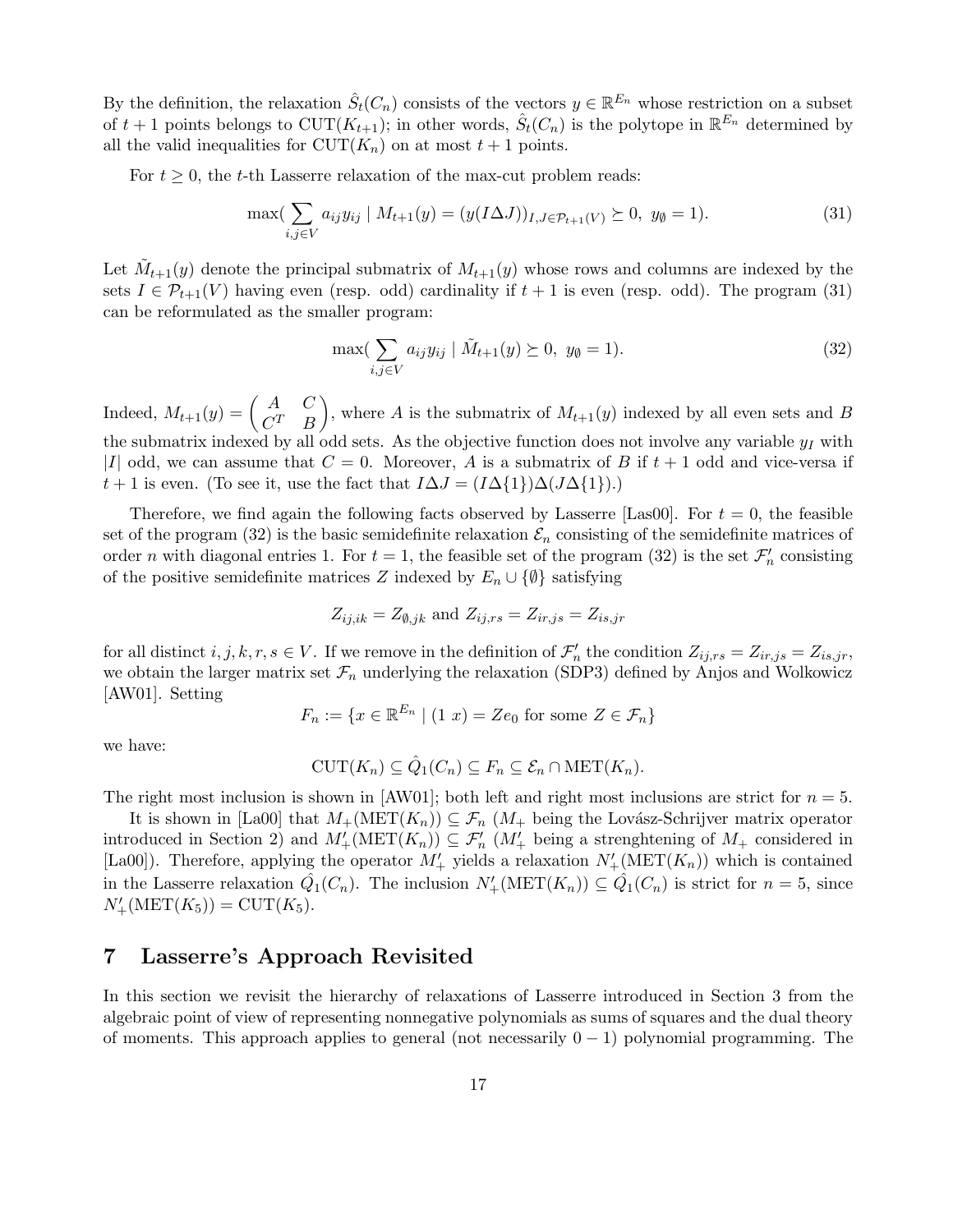idea of approximating polynomial programming problems using sums of squares of polynomials has been used in several other works, in particular, by Shor [Sh87, Sh98], Nesterov [Ne00], Parillo [Pa00], De Klerk and Pasechnik [KP01]. We begin with introducing the main ideas on the unconstrained problem of minimizing a polynomial function over  $\mathbb{R}^n$ , considered in [Las01a].

#### **7.1 A gentle introduction**

Suppose we want to solve the problem:

$$
p^* := \min g(x) \text{ subject to } x \in \mathbb{R}^n,
$$
\n(33)

where  $g(x)$  is a polynomial of even degree 2d which can be assumed to satisfy  $g(0) = 0$ . It is easy to see that (33) can be reformulated as

$$
p^* = \min_{\mu} \int g(x) d\mu(x) \tag{34}
$$

where the minimum is taken over all probability measures  $\mu$  on  $\mathbb{R}^n$ . Write the polynomial  $g(x)$  as sum of monomials:  $g(x) = \sum_{\alpha \in \mathcal{S}_{2d}} g_{\alpha} x^{\alpha}$ , where  $x^{\alpha} := x_1^{\alpha_1} \dots x_n^{\alpha_n}$  and, for an integer  $m, \mathcal{S}_m$  denotes the set of  $\alpha \in \mathbb{Z}_{+}^{n}$  with  $|\alpha| := \sum_{i=1}^{n} \alpha_{i} \leq m$ . Then,  $\int g(x) d\mu(x) = \sum_{\alpha} g_{\alpha} \int x^{\alpha} d\mu(x)$ . If we define a sequence  $y = (y_{\alpha})_{\alpha \in \mathcal{S}_{2d}}$  to be a moment sequence when

$$
y_{\alpha} = \int x^{\alpha} d\mu(x) \tag{35}
$$

(for all  $\alpha \in S_{2d}$ ) for some nonnegative measure  $\mu$  on  $\mathbb{R}^n$ , then (34) can be rewritten as

$$
p^* = \min \sum_{\alpha} g_{\alpha} y_{\alpha} \text{ s.t. } y \text{ is a moment sequence and } y_0 = 1. \tag{36}
$$

Lower bounds for  $p^*$  can be obtained by relaxing the condition that y be a moment sequence. A necessary condition for y to be a moment sequence is that its moment matrix  $M_d^{\mathbb{Z}}(y) := (y_{\alpha+\beta})_{\alpha,\beta \in \mathcal{S}_d}$ be positive semidefinite. Write

$$
M_d^{\mathbb{Z}}(y) = \sum_{\gamma \in \mathcal{S}_{2d}} y_{\gamma} B_{\gamma} \tag{37}
$$

where  $B_{\gamma} := \sum_{\alpha,\beta \in \mathcal{S}_d | \alpha + \beta = \gamma} E_{\alpha,\beta}$ , with  $E_{\alpha,\beta}$  denoting the elementary matrices (with all zero entries except ones at the positions  $(\alpha, \beta)$  and  $(\beta, \alpha)$ ). Therefore, one has the following lower bound for  $p^*$ :

$$
p^* \ge \min_{\text{s.t.}} \quad g^T y = \min_{M_d^{\mathbb{Z}}(y) \ge 0} = \min_{\text{s.t.}} \quad g^T y = \sum_{\gamma \in S_{2d} \setminus \{0\}} B_{\gamma} y_{\gamma} \ge 0
$$
\n
$$
y_0 = 1 \tag{38}
$$

One can also proceed in the following dual manner for computing  $p^*$ . Rewrite (33) as

$$
p^* = \max \ \lambda \ \ \text{subject to} \ g(x) - \lambda \ge 0 \ \forall x \in \mathbb{R}^n. \tag{39}
$$

Lower bounds for  $p^*$  are now obtained by considering sufficient conditions for  $g(x)$  –  $\lambda$  to be nonnegative over  $\mathbb{R}^n$ . An obvious sufficient condition being that  $g(x) - \lambda$  be a sum of squares (SOS, for short). Testing whether a polynomial  $p(x)$  is a SOS amounts to deciding feasibility of a semidefinite program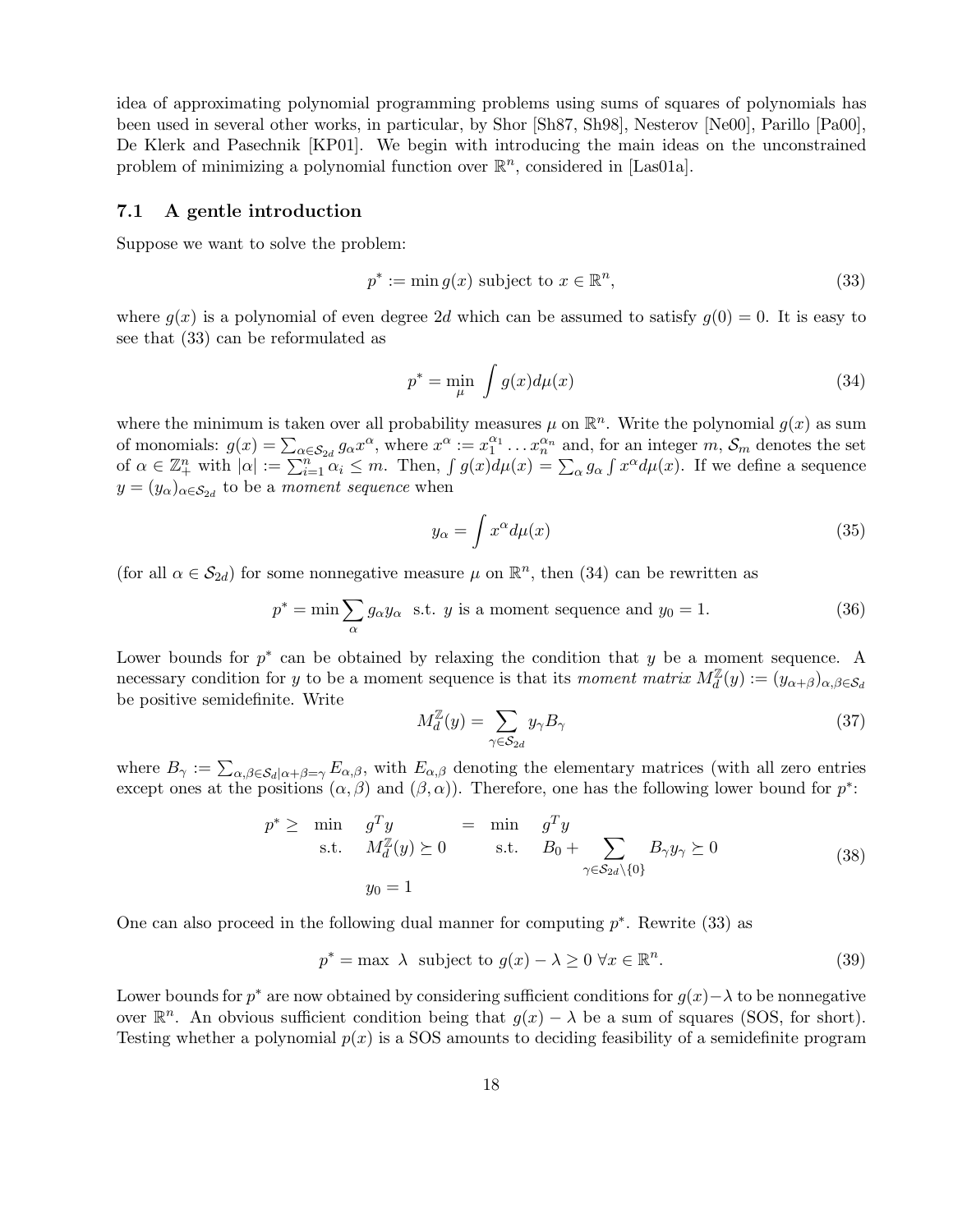(see, e.g., [Ne00],[Pa00]). Say,  $p(x)$  has degree 2d and let  $z := (x^{\alpha})_{\alpha \in S_d}$  be the vector consisting of all monomials of degree  $\leq d$ . Then, one can easily verify that  $p(x)$  is a SOS if and only if  $p(x) = z^T X z$ (identical polynomials) for some positive semidefinite matrix  $X$ . As

$$
z^T X z = \sum_{\alpha, \beta \in \mathcal{S}_d} X_{\alpha, \beta} x^{\alpha + \beta} = \sum_{\gamma \in \mathcal{S}_{2d}} x^{\gamma} \left( \sum_{\alpha, \beta \in \mathcal{S}_d \atop \alpha + \beta = \gamma} X_{\alpha, \beta} \right) = \sum_{\gamma \in \mathcal{S}_{2d}} x^{\gamma} \langle B_{\gamma}, X \rangle,
$$

it follows that  $p(x)$  is a SOS if and only if the following SDP program:

$$
X \succeq 0, \ \langle B_{\gamma}, X \rangle = p_{\gamma} \ (\gamma \in \mathcal{S}_{2d}) \tag{40}
$$

is feasible, where X is of order  $\binom{n+d}{d}$  and with  $\binom{n+2d}{2d}$  equations (thus, polynomially solvable for fixed n or d). Based on this we can formulate the following lower bound for  $p^*$ :

$$
p^* \geq \max_{\text{s.t.}} \lambda = \max_{g(x) - \lambda \text{ is SOS}} -\langle B_0, X \rangle
$$
  

$$
\langle B_{\gamma}, X \rangle = g_{\gamma} \ (\gamma \in S_{2d} \setminus \{0\}). \tag{41}
$$

The SDP programs (38) and (41) are, in fact, dual of each other and there is no duality gap if (41) is feasible.

The lower bound from (41) is equal to  $p^*$  if  $g(x) - p^*$  is a SOS; this holds for  $n = 1$  but not in general if  $n \geq 2$ . In general one can estimate  $p^*$  asymptotically by a sequence of SDP's analogue to (41) if one assumes that an upper bound R is known a priori on the norm of a global minimizer  $x$  of  $q(x)$ , in which case (33) is equal to

$$
\min g(x) \text{ subject to } R - \sum_{i=1}^{n} x_i^2 \ge 0.
$$

Using a result of Putinar (cf. Theorem 15 below), it follows that, for any  $\epsilon > 0$ ,  $g(x) - p^* + \epsilon$  can be decomposed as  $p(x) + q(x) (R - \sum_i x_i^2)$  for some polynomials  $p(x)$  and  $q(x)$  that are SOS. Testing for the existence of such decomposition can be expressed as a SDP program analogue to (41). Details are given in Section 7.3 where the general problem of minimizing a polynomial function over a semialgebraic set is considered. Section 7.2 contains preliminaries over moment sequences and polynomials.

### **7.2 The moment problem and sums of squares of polynomials**

**The moment problem.** Let  $(S, +)$  be a commutative semigroup and let  $S^*$  denote the set of nonzero mappings  $f : S \longrightarrow \mathbb{R}$  that are multiplicative, i.e.,  $f(\alpha + \beta) = f(\alpha)f(\beta)$  for all  $\alpha, \beta \in S$ . Given a sequence  $y = (y_\alpha)_{\alpha \in S}$  indexed by S, its moment matrix  $M(y)$  is the square matrix indexed by S whose  $(\alpha, \beta)$ -th entry is  $y_{\alpha+\beta}$  for  $\alpha, \beta \in S$ .

When S is the semigroup  $\mathcal{P}(V)$  with the union as semigroup operation, we find the moment matrix  $M_V(y)$  already introduced earlier in (5). When S is the semigroup  $(\mathbb{Z}_+^n, +)$ , we use the notation  $M^{\mathbb{Z}}(y)$ for the moment matrix of  $y \in \mathbb{R}^{\mathbb{Z}_+^n}$  and  $M_t^{\mathbb{Z}}(y)$  for its principal submatrix indexed by all sequences  $\alpha \in \mathbb{Z}_+^n$  with  $|\alpha| \leq t$  (considered above).

Following [BCJ79, BCR84], a sequence  $y \in \mathbb{R}^S$  is said to be *positive semidefinite* if every finite principal submatrix of its moment matrix  $M(y)$  is positive semidefinite and, given a subset  $F \subseteq S^*$ , y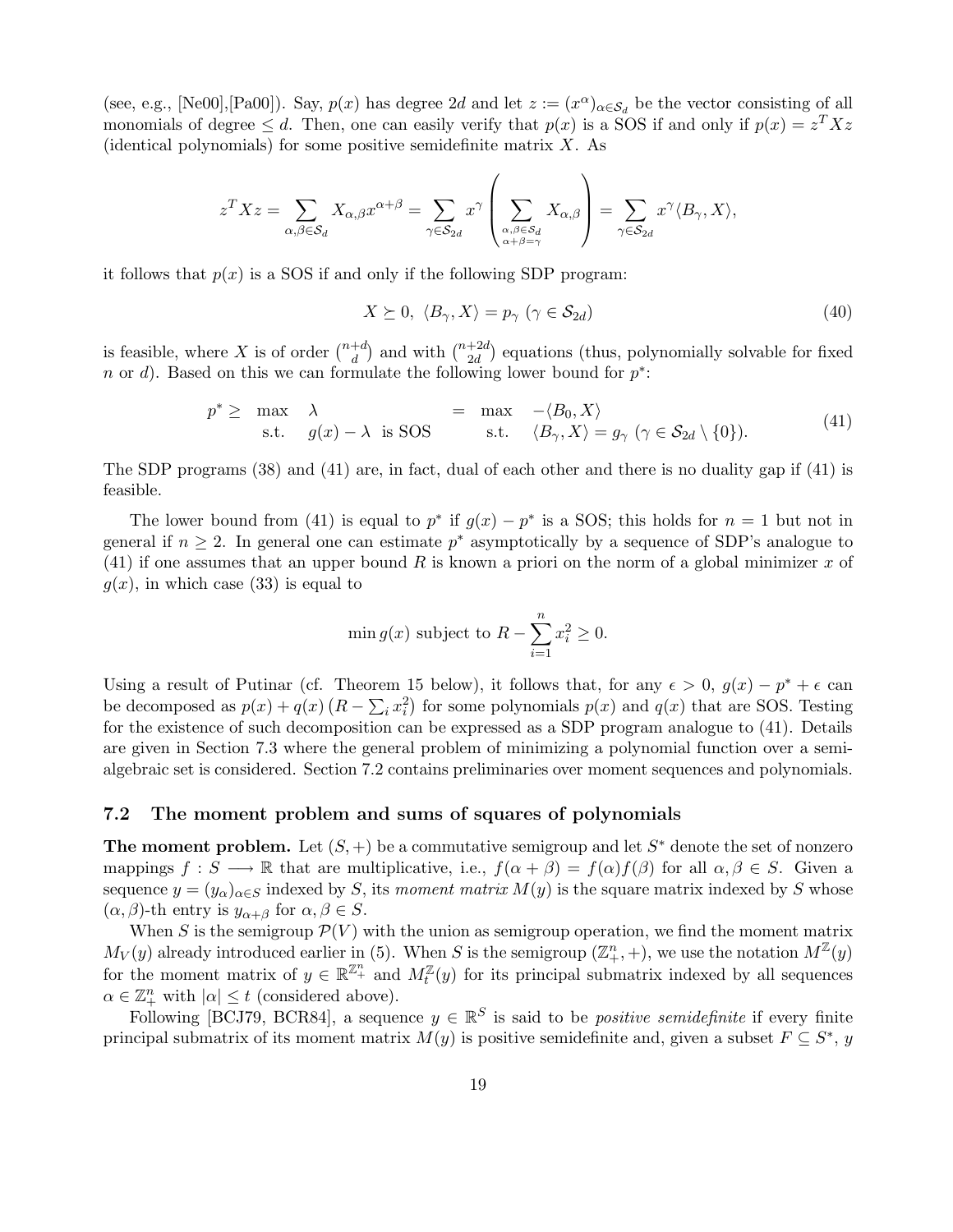is called a F-moment sequence if there exists a positive Radon measure  $\mu$  on  $S^*$  supported by F such that

$$
y_{\alpha} = \int_{S^*} f_{\alpha} d\mu(f) \text{ for all } \alpha \in S. \tag{42}
$$

Given two sequences  $x, y \in \mathbb{R}^S$ , definition (6) extends as

$$
(x * y)_{\alpha} := \sum_{\gamma \in S} x_{\gamma} y_{\alpha + \gamma} \text{ for } \alpha \in S.
$$

The moment problem is the problem of characterizing moment sequences. It has been much studied in the literature especially for the semigroup  $S = \mathbb{Z}_+^n$ , in which case  $S^* = \mathbb{R}^n$  and the moment condition (42) reads as relation (35); see [Fu83, BCR84] for a survey.

Obviously, every F-moment sequence should be positive semidefinite. Much research has been done for characterizing moment sequences for various closed sets F. For instance, for  $n = 1$  and  $F = \mathbb{R}$ , every positive semidefinite sequence is a moment sequence, a result of Hamburger in 1920. For  $n = 1$  and  $F = \mathbb{R}_+$ , a sequence  $y = (y_i)_{i>0}$  is a F-moment sequence if and only if both y and  $e_1 * y = (y_{i+1})_{i>0}$  are positive semidefinite, a result shown by Stieltjes in 1894. When F is a compact semi-algebraic set in  $\mathbb{R}^n$ , i.e.,

$$
F = \{x \in \mathbb{R}^n \mid g_\ell(x) \ge 0 \text{ for } \ell = 1, \dots, m\}
$$
\n
$$
(43)
$$

where  $g_\ell$  are polynomials, Schmüdgen [Sc91] shows that y is a F-moment sequence if and only if y and  $g * y$  are positive semidefinite for any product  $g = g_{i_1} \ldots g_{i_k}$  of distinct polynomials among  $g_\ell$  $(\ell = 1,\ldots,m).$ 

**Reformulating Corollary 3 as a moment result in a semigroup.** In fact, the result from Corollary 3 can also be viewed as a result about moments, if we consider sequences indexed by the semigroup  $S := \mathcal{P}(V)$  (with the union as semigroup operation). Then,  $S^* = {\{\zeta^S \mid S \in \mathcal{P}(V)\}}$ . Hence, a sequence  $y \in \mathbb{R}^{\mathcal{P}(V)}$  is a moment sequence if and only if  $y \in \mathcal{C}_{\mathcal{P}(V)}$  which, by Corollary 3, is equivalent to y being a positive definite sequence. (Noting that  $\mathcal{P}(V)$  is an idempotent semigroup, the result from Corollary 3 in the unconstrained case when  $\mathcal{J} = \mathcal{P}(V)$  also follows from Proposition 4.17 in [BCR84].)

Let  $F = \{x \in \{0,1\}^n \mid q_\ell(x) \geq 0 \ \forall l = 1,\ldots,m\}$ , where the  $q_\ell$ 's are polynomials in which each variable occurs with degree  $\leq 1$ , and let  $\mathcal J$  be defined as in (13). Then,  $y$  is a F-moment sequence (meaning that the measure  $\mu$  is nonzero only at  $\zeta^S$  with  $\chi^S \in F$ , i.e.,  $S \in \mathcal{J}$ ) if and only if  $y \in \mathcal{C}_\mathcal{J}$ which, by Corollary 3, is equivalent to the sequences y and  $g_{\ell} * y$  ( $\ell = 1, \ldots, m$ ) being positive semidefinite. Therefore, this gives a 'discrete' analogue of the above mentioned result of Schmüdgen.

**Representations of nonnegative polynomials as sums of squares.** Let  $\mathcal{P}_+(F)$  denote the set of polynomials  $p(x) = \sum_{\alpha} p_{\alpha} x^{\alpha}$  that are nonnegative on F; that is,  $p(x) \ge 0$  for all  $x \in F$ . One of the basic results about moments, due to Haviland (1935), is that, given a closed subset F in  $\mathbb{R}^n$ ,  $y = (y_{\alpha})_{\alpha \in \mathbb{Z}_{+}^{n}}$  is a F-moment sequence if and only if  $y^{T}p \geq 0$  for any  $p = (p_{\alpha})_{\alpha \in \mathbb{Z}_{+}^{n}}$  in  $\mathcal{P}_{+}(F)$ .

Since a linear functional f on the set  $\mathbb{R}[x_1,\ldots,x_n]$  of polynomials is completely determined by the sequence  $(f(x^{\alpha}))_{\alpha\in\mathbb{Z}_{+}^{n}}$ , the above result says that the set of F-moment sequences can be identified with the set of linear functionals that are nonnegative on  $\mathcal{P}_+(F)$ .

Let  $\Sigma^2$  denote the convex cone generated by all squares of polynomials in  $\mathbb{R}[x_1,\ldots,x_n]$ . One can easily verify that a linear functional f on  $\mathbb{R}[x_1,\ldots,x_n]$  is nonnegative on  $\Sigma^2$  if and only if the sequence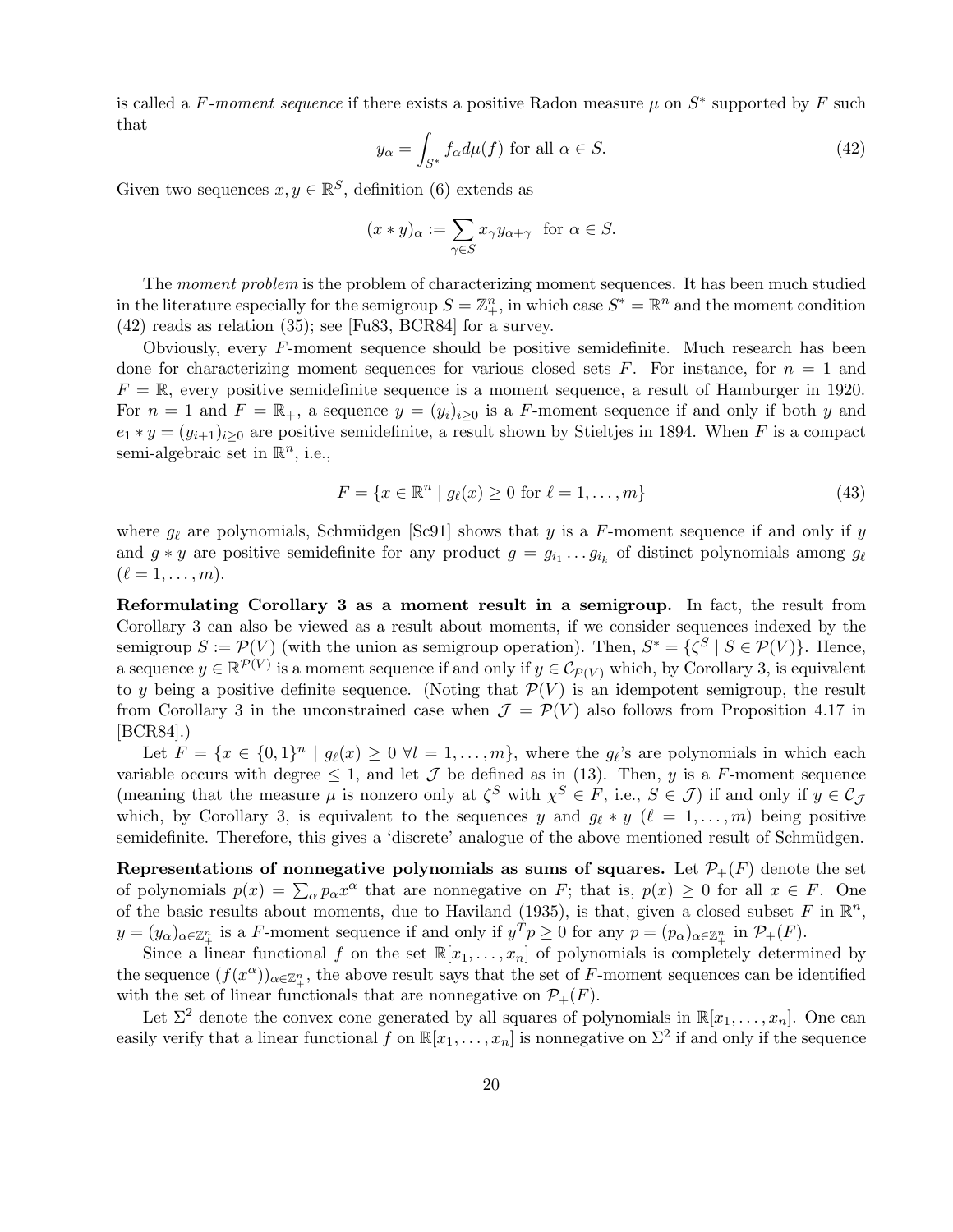$(f(x^{\alpha}))_{\alpha \in \mathbb{Z}_{+}^{n}}$  is positive semidefinite. The obvious inclusion

$$
\Sigma^2 \subseteq \mathcal{P}_+(F)
$$

corresponds by duality to the fact that every F-moment sequence is positive semidefinite. For  $n =$ 1,  $F = \mathbb{R}$ , it is well known that every nonnegative polynomial on  $\mathbb{R}$  can be represented as the sum of squares of two polynomials, which gives again the result of Hamburger. For  $n \geq 2$ , not every nongegative polynomial can be expressed as a sum of squares of polynomials; this problem of representing polynomials as sums of squares goes back to Hilbert's 17th problem.

Let us reformulate the result of Schmüdgen in terms of polynomials. Let  $F$  be as in (43) and let  $\Sigma^2(g_1,\ldots,g_m) := \;\; \sum$  $I \subseteq [1,m]$  $(\prod$ i∈I  $g_i$ ) $\Sigma^2$  denote the set of all polynomials of the form  $\sum_{I \subseteq [1,m]} p_I \cdot \prod_{i \in I} g_i$ ,

where all  $p_I$  belong to  $\Sigma^2$ . One can easily verify that a linear functional f on  $\mathbb{R}[x_1,\ldots,x_n]$  is nonnegative on  $\Sigma^2(g_1,\ldots,g_m)$  if and only if the associated sequence  $y := (f(x^{\alpha}))_{\alpha}$  is positive semidefinite as well as the sequences  $(\prod_{i\in I} g_i) * y$  for all  $I \subseteq [1,m]$ . Thus what Schmüdgen shows is that both sets  $\mathcal{P}_+(F)$  and  $\Sigma^2(g_1,\ldots,g_m)$  have the same sets of nonnegative linear functionals. From this follows that every polynomial p which is positive on F belongs to  $\Sigma^2(g_1,\ldots,g_m)$ . Putinar [Pu93] shows the following stronger result.

**Theorem 15.** Let F be a compact semi-algebraic set as in (43). Assume that there exists a polynomial  $u \in \Sigma^2 + g_1 \Sigma^2 + \ldots + g_m \Sigma^2$  for which the set  $\{x \in \mathbb{R}^n \mid u(x) \geq 0\}$  is compact. If p is a polynomial positive on F, then  $p \in \Sigma^2 + g_1 \Sigma^2 + \dots g_m \Sigma^2$ .

As we see below, this result plays a central role for evaluating asymptotically polynomial programs.

### **7.3 Lasserre's lift and project method for polynomial programs**

**Successive relaxations for polynomial programs.** Let F be a semi-algebraic set as in (43). Assume that the assumptions from Theorem 15 hold: F is compact and the set  $\{x \in \mathbb{R}^n \mid u(x) \geq 0\}$ is compact for some polynomial  $u \in \Sigma_1^2(g) := \Sigma^2 + g_1 \Sigma^2 + \dots g_m \Sigma^2$ . Suppose we want to solve the problem

$$
p^* := \min \ g_0(x) \text{ subject to } x \in F \tag{44}
$$

where  $g_0$  is a polynomial of degree  $w_0$  which can be assumed to satisfy  $g_0(0) = 0$ . Let  $w_\ell$  denote the degree of  $g_\ell$  and  $v_\ell := \lceil \frac{w_\ell}{2} \rceil$ ,  $v := \max_{\ell=1,\dots,m} v_\ell$ .

Lasserre [Las01a] constructs successive relaxations for problem (44) that converge asymptotically to its optimum solution. His construction is based on the following observation: For  $x \in \mathbb{R}^n$ , let  $y^x \in \mathbb{R}^{\mathbb{Z}_+^n}$ with  $\alpha$ -th entry  $x^{\alpha}$ . Then,  $M^{\mathbb{Z}}(y^x) = y^x(y^x)^T \succeq 0$  and  $M^{\mathbb{Z}}(y^* \ast y^x) = g(x) \cdot y^x(y^x)^T \succeq 0$  if  $g(x) \geq 0$ . This leads to the following semidefinite relaxation of problem (44) for any  $t \ge \max(v_0 - 1, v - 1)$ :

$$
p_t^* := \min \sum_{\substack{\alpha \\ \alpha \in \mathbb{Z}^{\mathbb{Z}} \\ M_{t+1}^{\mathbb{Z}}(y) \succeq 0 \\ M_{t-v_{\ell}+1}^{\mathbb{Z}}(g_{\ell} * y) \succeq 0 \ (\ell = 1, \dots, m) \\ y_0 = 1 \tag{45}
$$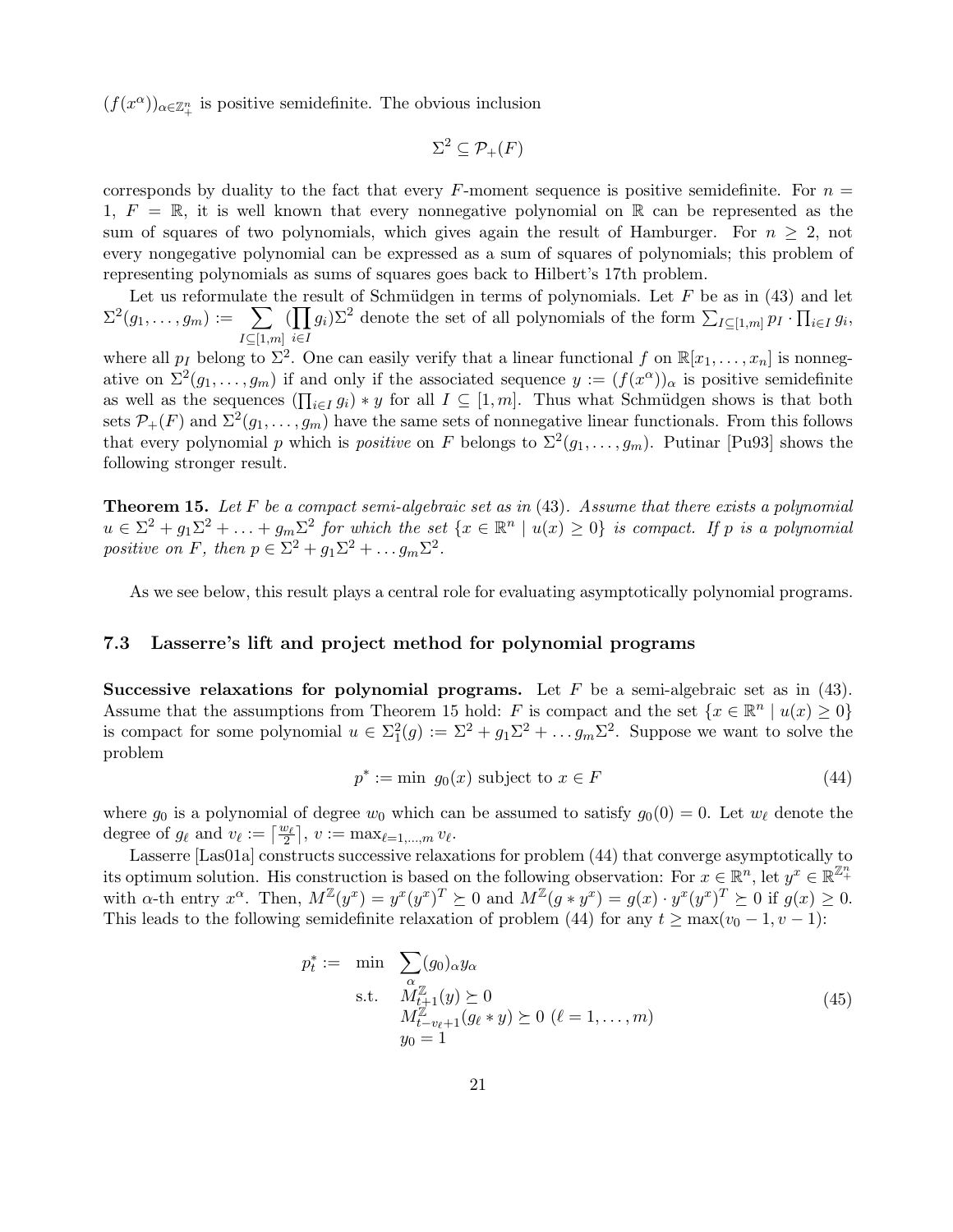The dual SDP program of (45) reads:

$$
\rho_t^* := \max \quad -X(0,0) - \sum_{\ell=1}^m g_\ell(0) Z_\ell(0,0)
$$
\n
$$
\text{s.t.} \quad \langle X, B_\gamma \rangle + \sum_{\ell=1}^m \langle Z_\ell, C_\gamma^\ell \rangle = (g_0)_\gamma \ (\gamma \neq 0)
$$
\n
$$
X, Z_\ell \succeq 0 \ (\ell = 1, \dots, m),
$$
\n(46)

where  $M_{t+1}^{\mathbb{Z}}(y) = \sum_{\gamma} y_{\gamma} B_{\gamma}$  (as in (37), with  $d = t + 1$ ) and  $M_{t-v_{\ell}+1}^{\mathbb{Z}}(g_{\ell} * y) = \sum_{\gamma} y_{\gamma} C_{\gamma}^{\ell}$ , with  $C_{\gamma}^{\ell} =$  $\sum$  $\alpha, \beta \in S_{t-v_{\ell}+1}, \delta$ <br> $\alpha+\beta+\delta=\gamma$  $(g_{\ell})_{\delta}E_{\alpha,\beta}$ . We have:  $\rho_t^* \leq p_t^* \leq p^*.$ 

For  $x \in F$ , the sequence  $y^x$  is obviously an F-moment sequence (of the Dirac measure at x) and, thus, the primal program  $(45)$  states necessary conditions for y to be a moment sequence. The dual program (46) is related to representations of positive polynomials on F. Namely, if  $X, Z_{\ell}$  are feasible for (46) with objective value  $\rho$ , then one can verify that the polynomial  $g_0(x) - \rho$  belongs to the set  $\Sigma_1^2(g) = \Sigma^2 + \sum_{\ell=1}^m g_\ell \Sigma^2$ . For this, write

$$
X = \sum_{j=1}^{r_0} q_j q_j^T, \ Z_{\ell} = \sum_{j=1}^{r_{\ell}} q_{\ell j} q_{\ell j}^T
$$

for some vectors  $q_i, q_{\ell i}$ . Then, the polynomial  $g_0(x) - \rho$  is equal to

$$
\sum_{\gamma \neq 0} (g_0)_{\gamma} x^{\gamma} + X(0,0) + \sum_{\ell} g_{\ell}(0) Z_{\ell}(0,0) = \langle X, \sum_{\gamma} x^{\gamma} B_{\gamma} \rangle + \sum_{\ell} \langle Z_{\ell}, \sum_{\gamma} x^{\gamma} C_{\gamma}^{\ell} \rangle
$$
  
=  $\langle X, M_{t+1}^{\mathbb{Z}}(y^x) \rangle + \sum_{\ell} \langle Z_{\ell}, M_{t-v_{\ell}+1}^{\mathbb{Z}}(g_{\ell} * y^x) \rangle = \sum_{j=1}^{r_0} (q_j(x))^2 + \sum_{\ell} g_{\ell}(x) \cdot \left( \sum_{j=1}^{r_{\ell}} (q_{\ell j}(x))^2 \right),$ 

using the facts that  $\langle X, M_{t+1}^{\mathbb{Z}}(y^x) \rangle = \sum_j q_j^T M^{\mathbb{Z}}(y^x) q_j = \sum_j \sum_{\alpha,\beta} q_j(\alpha) q_j(\beta) x^{\alpha+\beta} = \sum_j (q_j(x))^2$  and  $\langle Z_{\ell}, M^{\mathbb{Z}}_{t-v_{\ell}+1}(g_{\ell} * y^x) \rangle = \sum_j g_{\ell}(x)(q_{\ell j}(x))^2$ . In particular, the polynomial  $g_0(x) - \rho_t^*$  belongs to  $\Sigma_1^2(g)$ .

Conversely, given any  $\epsilon > 0$ , the polynomial  $g_0(x) - p^* + \epsilon$  is positive on F which, by Theorem 15, implies that it belongs to  $\Sigma_1^2(g)$ . The above arguments can be reversed to construct from a decomposition of  $g_0(x) - p^* + \epsilon$  in  $\Sigma_1^2(g)$  a feasible solution  $X, Z_\ell$  to (46) for some t with objective value  $p^* - \epsilon$ , which shows that  $\rho_t^* \geq p^* - \epsilon$ .

Therefore, for any  $\epsilon > 0$ , there exists t for which  $p^* - \epsilon \leq \rho_t^* \leq p_t^* \leq p^*$ . This shows that  $\lim_{t\longrightarrow\infty}p_t^*=p^*$  and

$$
p^* = \rho_t^*
$$
 for some  $t \Longleftrightarrow g_0(x) - p^* \in \Sigma^2 + \sum_{\ell=1}^m g_\ell \Sigma^2$ .

Moreover,

$$
conv(F) = \bigcap_{t \ge v-1} \mathcal{Q}_t(F)
$$

where  $\mathcal{Q}_t(F)$  is defined as the projection of the feasible set of the program (45) intersected with the hyperlane  $y_0 = 1$ , on the subspace  $\mathbb{R}^n$  indexed by the sequences  $\alpha \in \mathbb{Z}_+^n$  with  $|\alpha| = 1$ .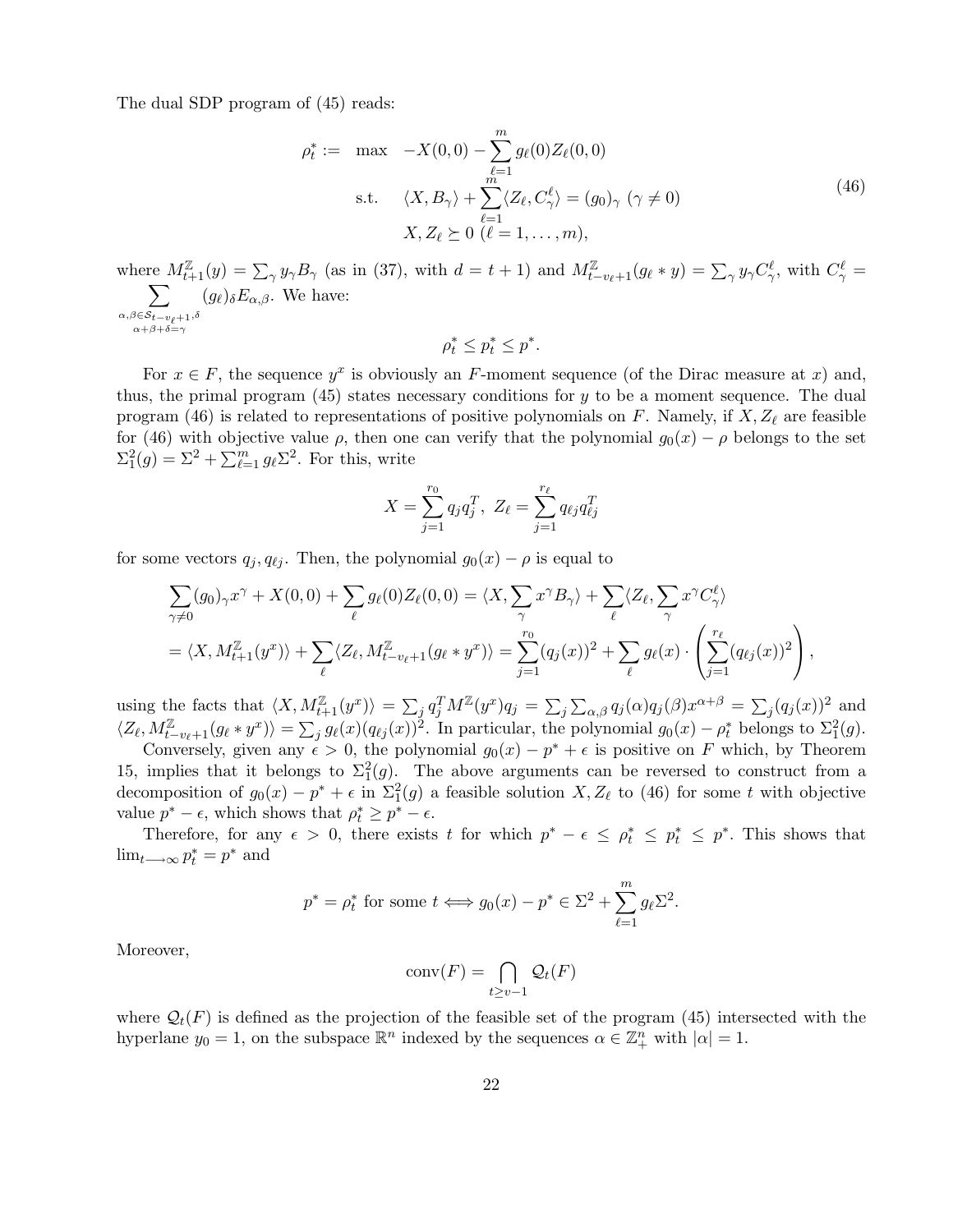**Relation with the previously defined Lasserre relaxations for** 0−1 **programs.** Consider now the case when F is the set of  $0 - 1$  solutions of a polynomial system; that is,

$$
F = \{x \in \mathbb{R}^n \mid g_\ell(x) \ge 0 \ (\ell = 1, \dots, m), \ h_i(x) = 0 \ (i = 1, \dots, n)\}\
$$
\n(47)

setting  $h_i(x) := x_i - x_i^2$  for  $i = 1, ..., n$ . Then, one can assume without loss of generality that each  $g_{\ell}$  has degree at most 1 in every variable and the assumptions from Theorem 15 hold (with  $u(x) := \sum_{i=1}^{n} h_i(x)$ . Using a result of Curto and Fialkow [CF00] about rank extensions of moment matrices, Lasserre [Las01b] shows finite convergence of the successive relaxations  $\mathcal{Q}_t(F)$  to conv $(F)$ ; namely,

$$
\mathcal{Q}_{n+v-1}(F) = \text{conv}(F). \tag{48}
$$

The set

$$
K := \{ x \in [0,1]^n \mid g_{\ell}(x) \ge 0 \ (\ell = 1, \dots, m) \}
$$
\n(49)

is a natural relaxation of F. As we see in Proposition 16 below, the relaxation  $\mathcal{Q}_t(F)$  coincides with the relaxation  $Q_t(K)$  introduced earlier in Section 3.3. Proposition 16 shows in fact the following results: Our presentation in Section 3.3 of the Lasserre relaxations in terms of moment matrices indexed by subsets is equivalent to the original definition of Lasserre (in terms of moment matrices indexed by integer sequences); as an application, this gives an elementary proof for the convergence result from relation (48).

**Proposition 16.** Let F and K be defined by (47), (49) respectively. Then,  $Q_t(F) = Q_t(K)$  for any  $t \ge v - 1$  and  $\mathcal{Q}_t(F) = \mathcal{Q}_{n+v-1}(F)$  for any  $t \ge n+v-1$ .

PROOF. For  $\alpha \in \mathbb{Z}_+^n$ , define  $\overline{\alpha} \in \{0,1\}^n$  by  $\overline{\alpha}_i := 1$  if and only if  $\alpha_i \geq 2$ . Then, the condition  $M_t^{\mathbb{Z}}(h_i * y) = 0$  means that

$$
y_{\alpha} = y_{\overline{\alpha}} \tag{50}
$$

for any  $\alpha$  with  $|\alpha| \leq 2t$ . From this follows that the  $\alpha$ -th column of the moment matrix  $M^{\mathbb{Z}}(y)$  is identical to its  $\overline{\alpha}$ -th column; similarly for the matrices  $M^{\mathbb{Z}}(g_{\ell} * y)$ . A first consequence is that, for  $t \geq n$ ,

$$
M_t^{\mathbb{Z}}(y) \succeq 0 \Longleftrightarrow M_n^{\mathbb{Z}}(y) \succeq 0
$$
, and  $M_t^{\mathbb{Z}}(g_{\ell} * y) \succeq 0 \Longleftrightarrow M_n^{\mathbb{Z}}(g_{\ell} * y) \succeq 0$ ;

this shows equality  $\mathcal{Q}_t(F) = \mathcal{Q}_{n+v-1}(F)$  for  $t \geq n+v-1$ . Let  $z \in \mathbb{R}^{\mathcal{P}(V)}$  with *I*-th entry  $z_I := y_\alpha$ with  $\alpha_i = 1$  if  $i \in I$  and  $\alpha_i = 0$  otherwise. Then,  $M_t(z)$  is a principal submatrix of  $M_t^{\mathbb{Z}}(y)$  and another consequence of (50) is that

$$
M_t(z) \succeq 0 \Longleftrightarrow M_t^{\mathbb{Z}}(y) \succeq 0;
$$

similarly,  $M_t(g_\ell * z) \succeq 0 \Longleftrightarrow M_t^{\mathbb{Z}}(g_\ell * y) \succeq 0$ . This shows equality  $Q_t(K) = Q_t(F)$  for  $t \ge v - 1$ . П

**The quadratic case.** Consider finally the case when F is a semi-algebraic set defined by a set of quadratic constraints; that is, each  $g_\ell$  is of the form  $g_\ell(x) = x^T Q_\ell x + 2q_\ell^T x + \gamma_\ell (Q_\ell \text{ symmetric } \frac{n}{x} \times n$ matrix,  $q_\ell \in \mathbb{R}^n$ ,  $\gamma_\ell \in \mathbb{R}$ ). For  $\ell = 1,\ldots,m$ , set  $P_\ell := \begin{pmatrix} \gamma_\ell & q_\ell^T \\ \gamma_\ell & \gamma_\ell^T \end{pmatrix}$  $q_\ell$   $Q_\ell$ ). Then,  $g_{\ell}(x) = \langle P_{\ell}, \begin{pmatrix} 1 & x^T \ x & x^T \end{pmatrix}$  $x \quad xx^T$  $\rangle$ . Therefore, the following set  $\hat{F}$  is a natural semidefinite relaxation of  $F$ :

$$
\hat{F} := \{ x \in \mathbb{R}^n \mid (1 \ x) = Ye_0 \text{ for some } Y \succeq 0 \text{ with } \langle P_\ell, Y \rangle \ge 0 \text{ for } \ell = 1, \dots, m \}
$$
(51)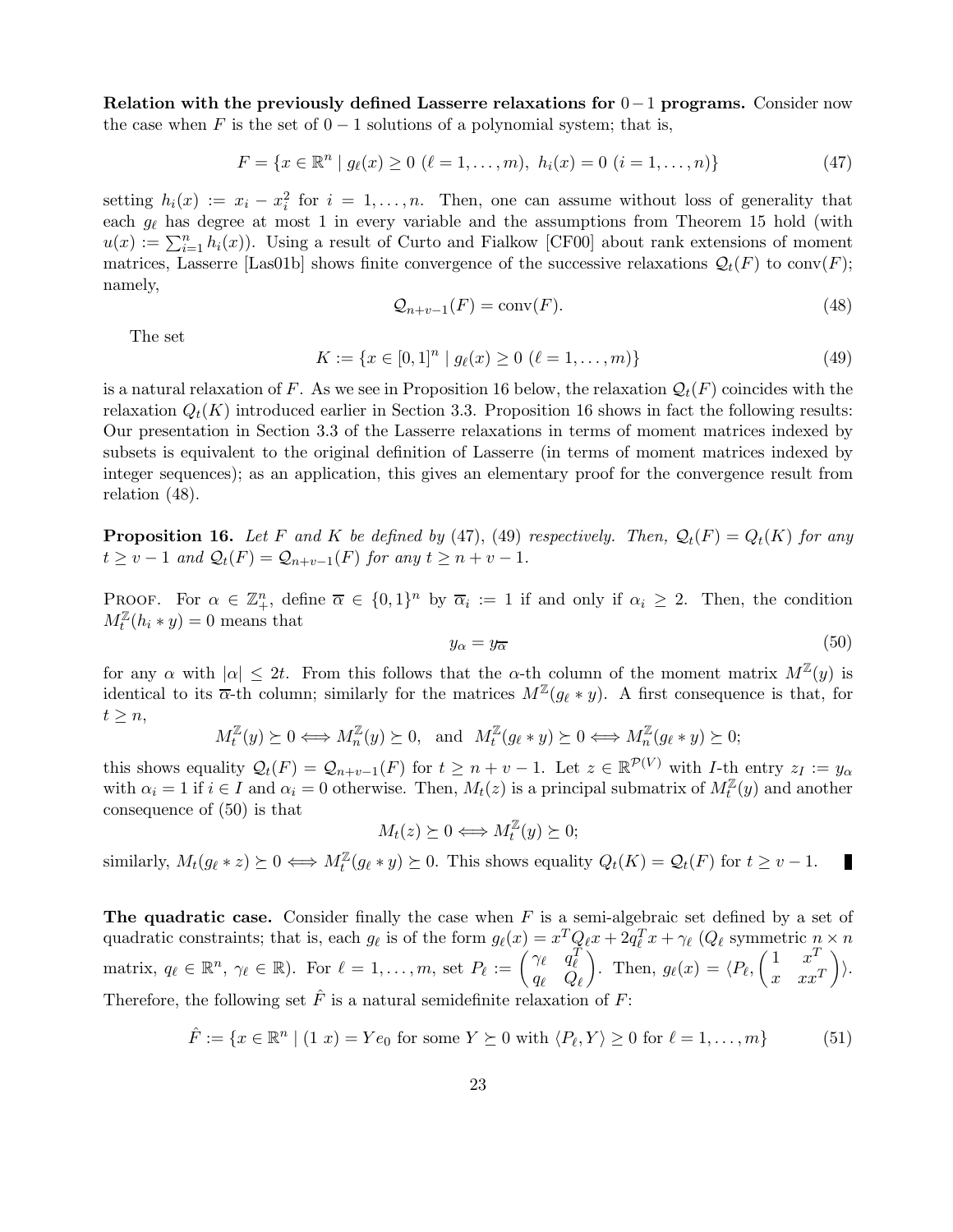(considered, e.g., in [FK97]). In fact, the set  $\hat{F}$  coincides with the first Lasserre relaxation  $\mathcal{Q}_0(F)$ .

### **Proposition 17.**  $\mathcal{Q}_0(F) = \hat{F}$ .

PROOF. By definition,  $x \in \mathbb{R}^n$  belongs to  $\mathcal{Q}_0(F)$  if there exists  $y = (y_\alpha)_{|\alpha| \leq 2}$  satisfying  $y_0 = 1$ ,  $y_{e_i} = x_i$  $(i = 1, \ldots, n)$   $(e_1, \ldots, e_n$  denoting the standard unit vectors in  $\mathbb{R}^n$ ,  $M_1^{\mathbb{Z}}(y) \succeq 0$  and  $g_{\ell} * y(0) \geq 0$  $(\ell = 1,\ldots,m)$ . The equality  $\mathcal{Q}_0(F) = \hat{F}$  follows from the following fact: Given a symmetric matrix  $Y = (Y_{ij})_{i,j=0}^n$ , define  $y = (y_{\alpha})_{|\alpha| \leq 2}$  by  $y_0 := Y_{00}$ ,  $y_{e_i} := Y_{0i}$ ,  $y_{e_i+e_j} := Y_{ij}$   $(i, j = 1, ..., n)$ ; then,  $M_1(y) = Y$  and  $q_\ell * y(0) = \langle P_\ell, Y \rangle$ .

### **References**

- [AW01] M.F. Anjos and H. Wolkowicz. Strenghtened semidefinite relaxations via a second lifting for the max-cut problem. To appear in the Special Issue of Discrete Applied Mathematics devoted to Foundations of Heuristics in Combinatorial Optimization, 2001.
- [BCC93] E. Balas, S. Ceria, and G. Cornuéjols. A lift-and-project cutting plane algorithm for mixed 0-1 programs. Mathematical Programming, 58:295–324, 1993.
- [BM86] F. Barahona and A.R. Mahjoub. On the cut polytope. Mathematical Programming, 36:157– 173, 1986.
- [BCJ79] C. Berg, J.P.R. Christensen and C.U. Jensen. A remark on the multidimensional moment problem. Mathematische Annalen, 243:163–169, 1979.
- [BCR84] C. Berg, J.P.R. Christensen and P. Ressel. Harmonic Analysis and Semigroups Theory of Positive Definite and Related Functions. Springer-Verlag, New York, 1984.
- [C73] V. Chvátal. Edmonds polytopes and a hierarchy of combinatorial problems. Discrete Mathematics, 4:305–337, 1973.
- [CCH89] V. Chvátal, W. Cook, and M. Hartman. On cutting-plane proofs in combinatorial optimization. Linear Algebra and its Applications, 114/115:455–499, 1989.
- [CD01] W. Cook and S. Dash. On the matrix-cut rank of polyhedra. Mathematics of Operations Research, 26:19–30, 2001.
- [CL01] G. Cornuéjols and Y. Li. On the rank of mixed 0-1 polyhedra. In K. Aardal and A.M.H. Gerards, eds., IPCO 2001, Lecture Notes in Computer Science, 2081:71–77, 2001.
- [CF00] R.E. Curto and L.A. Fialkow. The truncated complex K-moment problem. Transactions of the American Mathematical Society, 352:2825–2855, 2000.
- [DL97] M. Deza and M. Laurent. Geometry of Cuts and Metrics. Springer Verlag, Berlin, 1997.
- [E99] F. Eisenbrand. On the membership problem for the elementary closure of a polyhedron. Combinatorica, 19:299-300, 1999.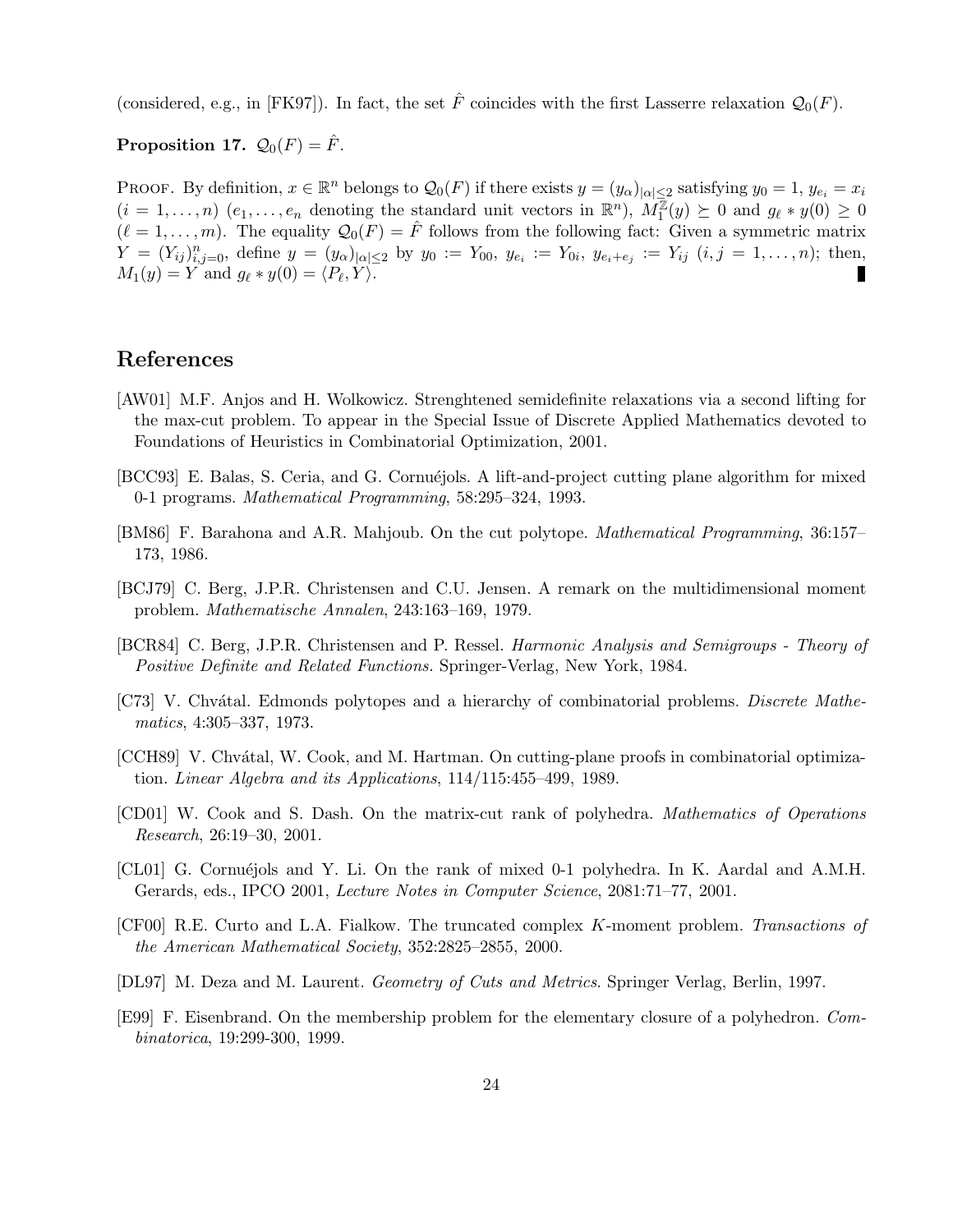- [ES99] F. Eisenbrand and A.S. Schulz. Bounds on the Chvátal rank of polytopes in the 0/1 cube. In G. Cornuéjols, R.E. Burkard and G.J. Woeginger, eds., IPCO 1999, Lecture Notes in Computer Science, 1610:137–150, 1999.
- [Fu83] B. Fuglede. The multidimensional moment problem. Expositiones Mathematicae, 1:47–65, 1983.
- [FK97] T. Fujie and M. Kojima. Semidefinite programming relaxation for nonconvex quadratic programs. Journal of Global Optimization, 10:367–380, 1997.
- [GT00] M.X. Goemans and L. Tunçel. When does the positive semidefiniteness constraint help in lifting procedures. Mathematics of Operations Research, to appear.
- [GW95] M.X. Goemans and D.P. Williamson. Improved approximation algorithms for maximum cuts and satisfiability problems using semidefinite programming. Journal of the Association for Computing Machinery, 42:1115–1145, 1995.
- [GLS88] M. Grötschel, L. Lovász, and A. Schrijver. Geometric Algorithms and Combinatorial Optimization. Springer Verlag, Berlin, New York, 1988.
- [Ha35] E.K. Haviland. On the momentum problem for distributions in more than one dimension. I. II. American Journal of Mathematics, 57:562–568, 1935 and 58:164–168, 1936.
- [KP01] E. de Klerk and D.V. Pasechnik. Approximating the stability number of a graph via copositive programming. SIAM Journal on Optimization, to appear.
- [La00] M. Laurent. Tighter linear and semidefinite relaxations for max-cut based on the Lovász-Schrijver lift-and-project procedure. SIAM Journal on Optimization, to appear.
- [Las00] J.B. Lasserre. Optimality conditions and LMI relaxations for 0−1 programs. Technical Report N. 00099, 2000.
- [Las01a] J.B. Lasserre. Global optimization with polynomials and the problem of moments. SIAM Journal on Optimization, 11:796–817, 2001.
- [Las01b] J.B. Lasserre. An explicit exact SDP relaxation for nonlinear 0 − 1 programs. In K. Aardal and A.M.H. Gerards, eds., Lecture Notes in Computer Science, 2081:293–303, 2001.
- [Lo79] L. Lovász. On the Shannon capacity of a graph. IEEE Transactions on Information Theory, IT-25:1–7, 1979.
- [LS91] L. Lovász and A. Schrijver. Cones of matrices and set-functions and  $0 1$  optimization. SIAM Journal on Optimization, 1:166–190, 1991.
- [Ne00] Y. Nesterov. Squared functional systems and optimization problems. In J.B.G. Frenk, C. Roos, T. Terlaky, and S. Zhang, eds., High Performance Optimization, pages 405–440. Kluwer Academic Publishers, 2000.
- [Pa00] P.A. Parillo. Structured semidefinite programs and semialgebraic geometry methods in robustness and optimization. PhD thesis, California Institute of Technology, May 2000.